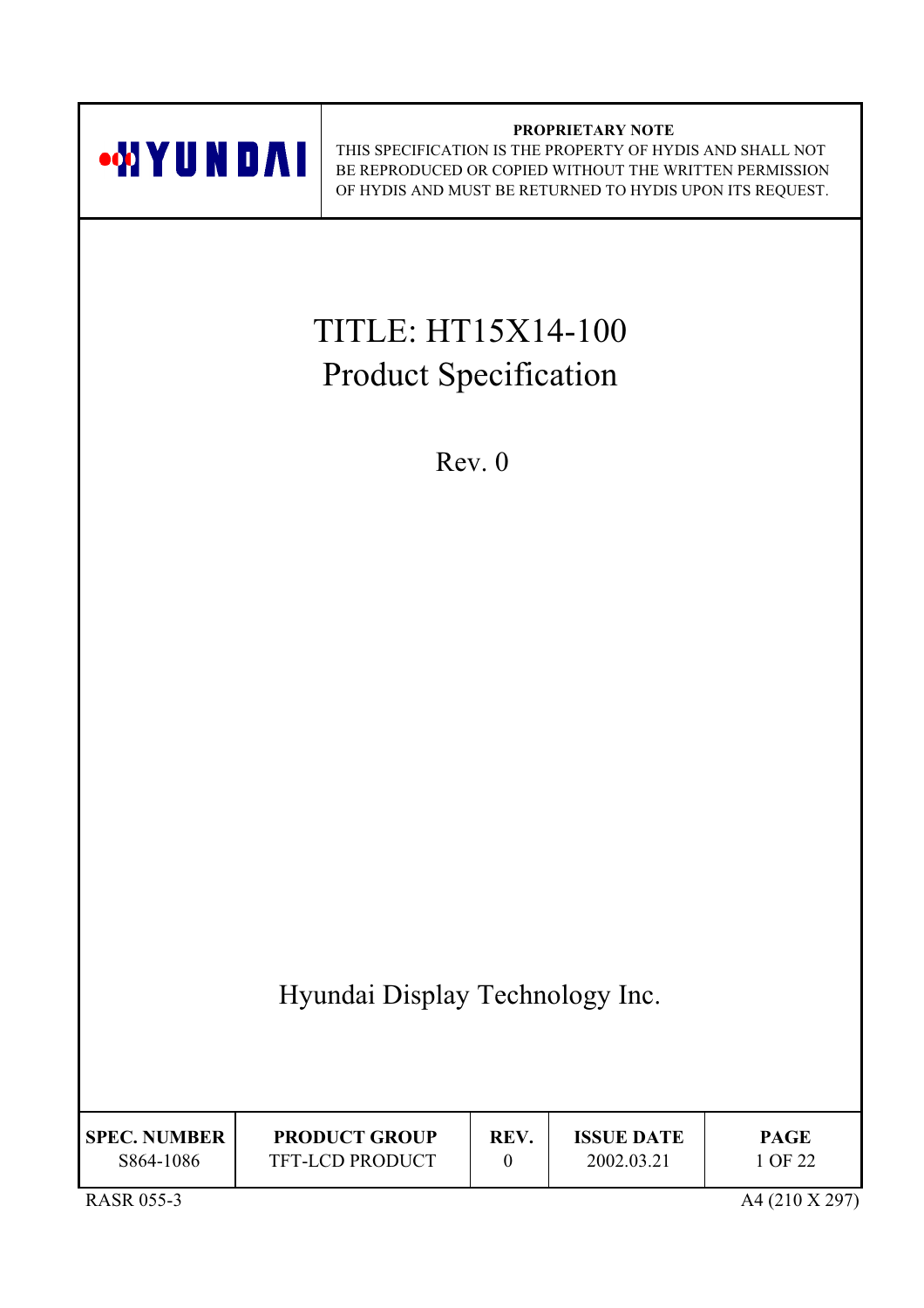| <b>WYUNDAI</b>    |                     |                        | <b>PRODUCT GROUP</b>              | <b>ISSUE DATE</b> |                |
|-------------------|---------------------|------------------------|-----------------------------------|-------------------|----------------|
|                   |                     |                        | TFT-LCD PRODUCT                   | $\boldsymbol{0}$  | 2002.03.21     |
|                   |                     |                        |                                   |                   |                |
|                   |                     |                        | <b>REVISION HISTORY</b>           |                   |                |
| REV.              | ECN NO.             |                        | DESCRIPTION OF CHANGES            | <b>DATE</b>       | PREPARED       |
| $\boldsymbol{0}$  |                     | <b>Initial Release</b> |                                   | 2002.03.21        | M.S. PARK      |
|                   |                     |                        |                                   |                   |                |
|                   |                     |                        |                                   |                   |                |
|                   |                     |                        |                                   |                   |                |
|                   |                     |                        |                                   |                   |                |
|                   |                     |                        |                                   |                   |                |
|                   |                     |                        |                                   |                   |                |
|                   |                     |                        |                                   |                   |                |
|                   |                     |                        |                                   |                   |                |
|                   |                     |                        |                                   |                   |                |
|                   |                     |                        |                                   |                   |                |
|                   |                     |                        |                                   |                   |                |
|                   |                     |                        |                                   |                   |                |
|                   |                     |                        |                                   |                   |                |
|                   |                     |                        |                                   |                   |                |
|                   |                     |                        |                                   |                   |                |
|                   |                     |                        |                                   |                   |                |
|                   |                     |                        |                                   |                   |                |
|                   |                     |                        |                                   |                   |                |
|                   |                     |                        |                                   |                   |                |
|                   |                     |                        |                                   |                   |                |
|                   | <b>SPEC. NUMBER</b> |                        | <b>SPEC. TITLE</b>                |                   | <b>PAGE</b>    |
|                   | S864-1086           |                        | HT15X14-100 Product Specification |                   | 2 OF<br>22     |
| <b>RASR 056-1</b> |                     |                        |                                   |                   | A4 (210 X 297) |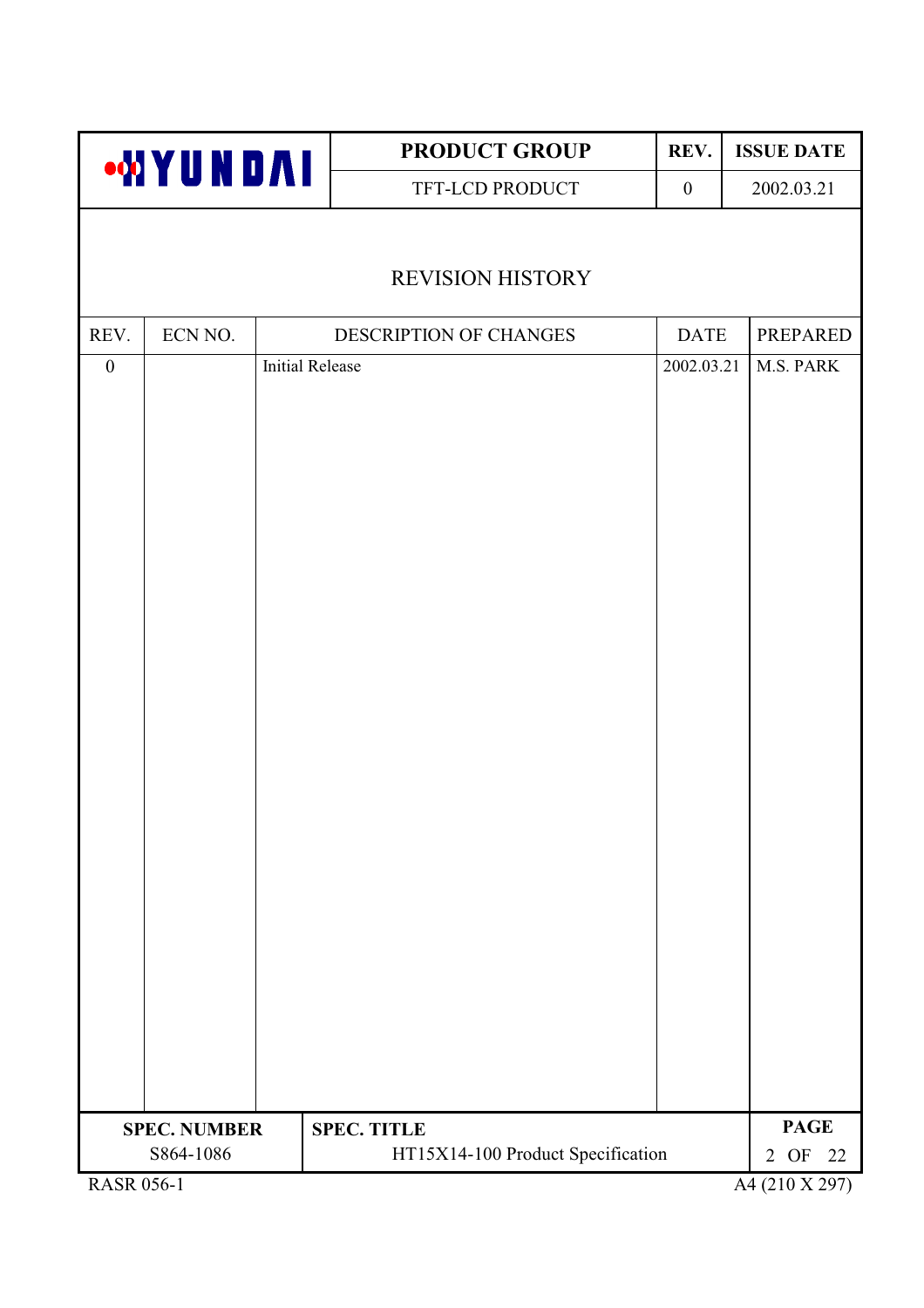| <b>MIYUNDAI</b> |  |
|-----------------|--|
|-----------------|--|

TFT-LCD PRODUCT

REV. **ISSUE DATE** 2002.03.21

 $\mathbf{0}$ 

## **Contents**

| No.  | Item                                                  | Page           |
|------|-------------------------------------------------------|----------------|
| 1.0  | General Description                                   | $\overline{4}$ |
| 2.0  | <b>Absolute Maximum Ratings</b>                       | 5              |
| 3.0  | <b>Electrical Specifications</b>                      | 6              |
| 4.0  | <b>Optical Specifications</b>                         | 7              |
| 5.0  | Interface Connection                                  | 9              |
| 6.0  | <b>Signal Timing Specifications</b>                   | 11             |
| 7.0  | Signal Timing Waveforms of interface signal (DE mode) | 13             |
| 8.0  | Input Signals, Display Colors & Gray Scale of Colors  | 14             |
| 9.0  | Power Sequence                                        | 15             |
| 10.0 | <b>Mechanical Characteristics</b>                     | 16             |
| 11.0 | <b>Reliability Test</b>                               | 17             |
| 12.0 | Handling & Cautions                                   | 18             |
| 13.0 | Appendix                                              | 19             |

| <b>SPEC. NUMBER</b> | <b>SPEC. TITLE</b>                |  |         |  |  |  | <b>PAGE</b> |  |
|---------------------|-----------------------------------|--|---------|--|--|--|-------------|--|
| S864-1086           | HT15X14-100 Product Specification |  | OF      |  |  |  |             |  |
| _ _ _ _ _ _         |                                   |  | . _ _ . |  |  |  |             |  |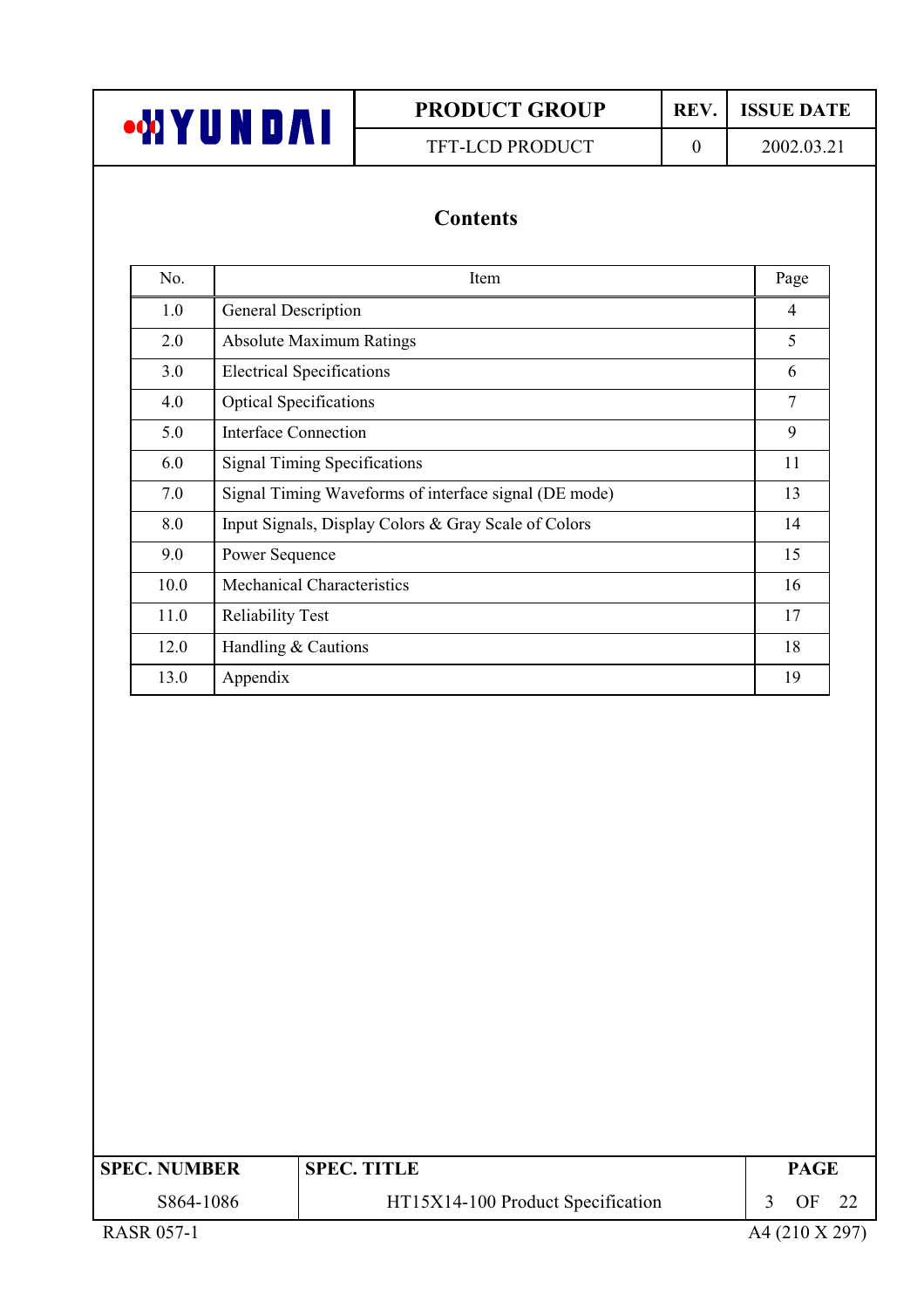| YUNDAI | <b>PRODUCT GROUP</b>   | REV. | <b>ISSUE DATE</b> |
|--------|------------------------|------|-------------------|
|        | <b>TFT-LCD PRODUCT</b> |      | 2002.03.21        |

#### **1.0 GENERAL DESCRIPTION**

1.1 Introduction

HT15X14-100 is a color active matrix TFT LCD module using amorphous silicon TFT's (Thin Film Transistors) as an active switching devices. This module has a 15.0 inch diagonally measured active area with XGA resolutions (1024 horizontal by 768 vertical pixel array). Each pixel is divided into RED, GREEN, BLUE dots which are arranged in vertical stripe and this module can display 16,194,277 colors. The TFT-LCD panel used for this module is a low reflection and higher color type.



- Incorporated edge type back-light (Four lamps)
- High luminance and contrast ratio, low reflection and wide viewing angle
- DE (Data Enable) mode only

#### 1.3 Applications

- Desktop type of PC use
- Display terminals for control system
- Monitors for process controller

| <b>SPEC. NUMBER</b> | <b>SPEC. TITLE</b>                | PAGE |  |
|---------------------|-----------------------------------|------|--|
| S864-1086           | HT15X14-100 Product Specification | ΩF   |  |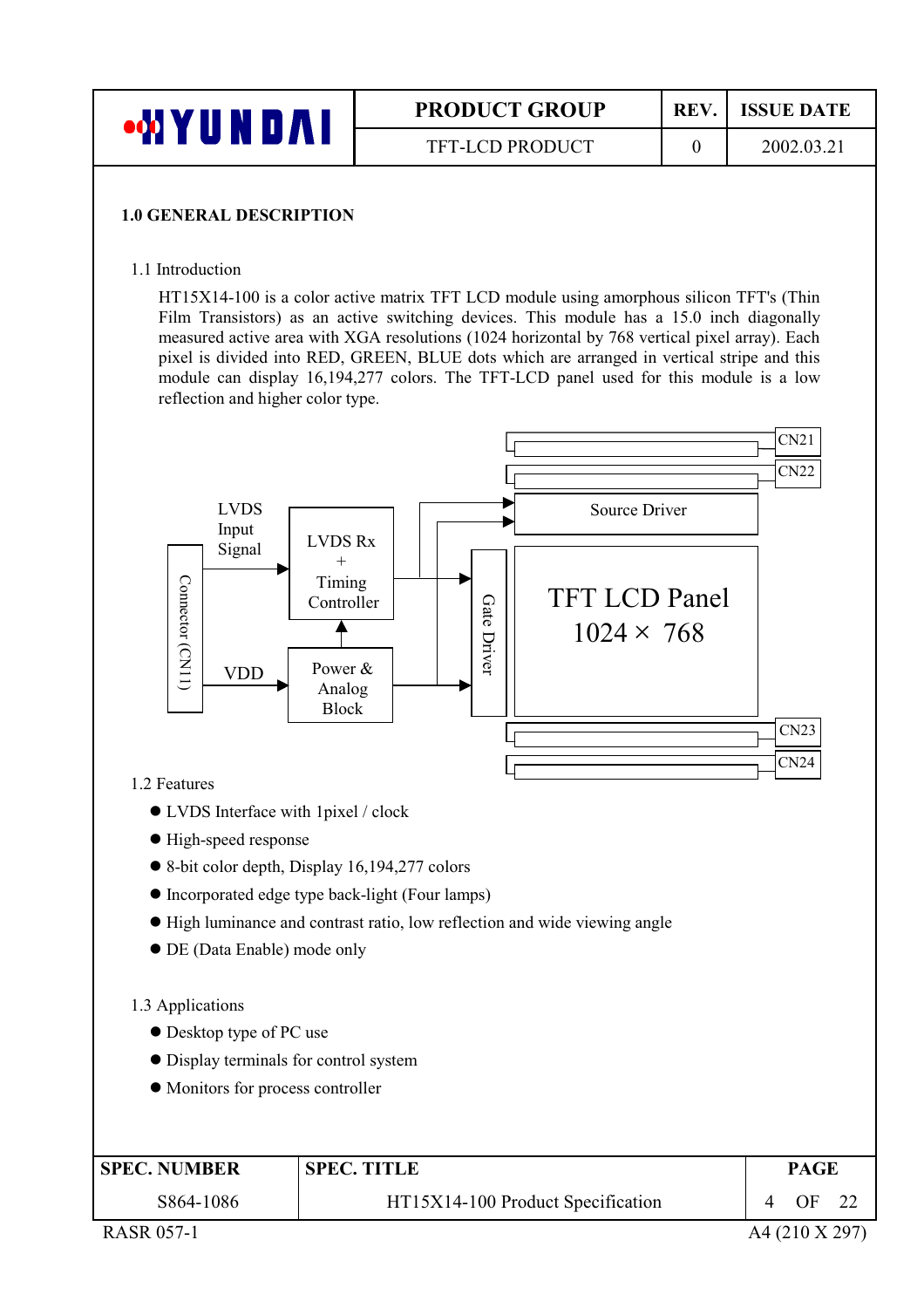| 75 N<br>/UNDA! | <b>PRODUCT GROUP</b>   | REV. | <b>ISSUE DATE</b> |
|----------------|------------------------|------|-------------------|
|                | <b>TFT-LCD PRODUCT</b> |      | 2002.03.21        |

#### 1.4 General Specifications

| Parameter           | Specification                                       | <b>Unit</b> | Remarks |
|---------------------|-----------------------------------------------------|-------------|---------|
| Active area         | $304.128$ (H) $\times$ 228.096(V)                   | mm          |         |
| Number of pixels    | $1024(H) \times 768(V)$                             | pixels      |         |
| Pixel pitch         | $0.297(H) \times 0.297(V)$                          | mm          |         |
| Pixel arrangement   | <b>RGB</b> Vertical stripe                          |             |         |
| Display colors      | 16, 194, 277                                        | colors      |         |
| Display mode        | Normally white                                      |             |         |
| Dimensional outline | $331.6$ (H) $\times$ 254.7(V) $\times$ 12.7(D) typ. | mm          |         |
| Weight              | 1,250 max.                                          | gram        |         |
| Back-light          | Top/Bottom edge side 4-CCFL type                    |             | Note 1  |
| Surface treatment   | Haze 25, Anti-glare $\&$ hard-coating (3H)          |             |         |

Note: 1. CCFL (Cold Cathode Fluorescent Lamp)

#### **2.0 ABSOLUTE MAXIMUM RATINGS**

The followings are maximum values which, if exceed, may cause faulty operation or damage to the unit.

 $[VSS = GND = 0V]$ 

| Parameter                    | Symbol       | Min       | Max           | Unit          | Remarks            |
|------------------------------|--------------|-----------|---------------|---------------|--------------------|
| Power Input Voltage          | $\rm V_{DD}$ | $VSS-0.3$ | 4.0           | V             | $Ta = 25^{\circ}C$ |
| Logic Input Voltage          | $V_{IN}$     | $VSS-0.3$ | $V_{DD}$ +0.3 | V             |                    |
| Back-light Lamp Current      | $I_{BL}$     | 3         | 7             | mA            | Note 1             |
| Back-light lamp Frequency    | $F_{L}$      | 40        | 80            | KHz.          |                    |
| <b>Operating Temperature</b> | $T_{OP}$     | $\theta$  | $+50$         | ົໂ            |                    |
| (Humidity)                   | <b>RH</b>    |           | 80            | $\frac{0}{0}$ | $≤ 40$ °C          |
| <b>Storage Temperature</b>   | $T_{ST}$     | $-20$     | $+60$         | °C            |                    |
| (Humidity)                   | RH           |           | 90            | $\frac{0}{0}$ | $≤ 40$ °C          |

HT15X14-100 Product Specification

Note 1. 2.3mA Min. under the condition ( $Ta = 25^\circ C$  and Inverter using only burst mode.)

**SPEC. NUMBER** 

**SPEC. TITLE** 

**PAGE** 5 OF 22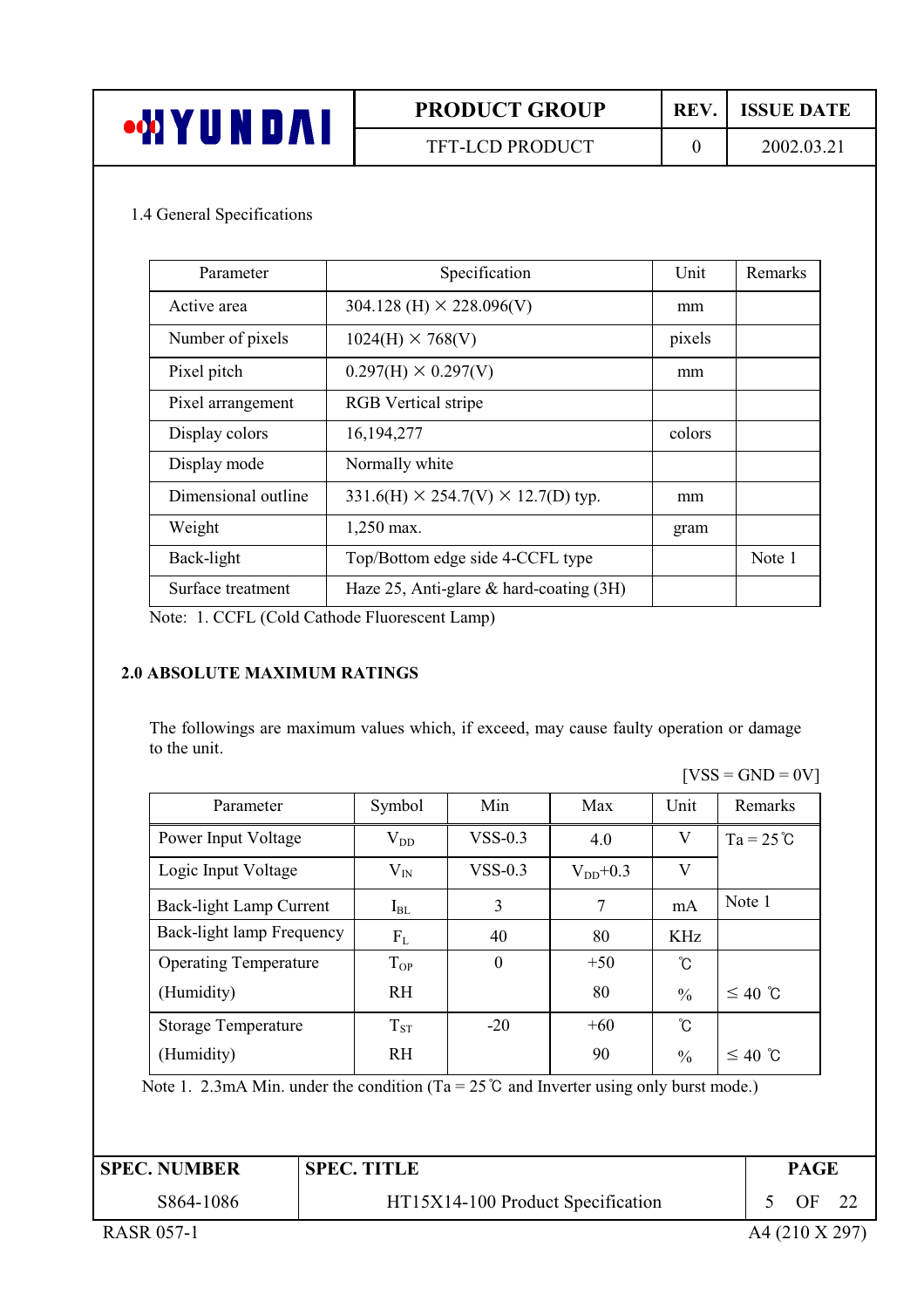

### **TFT-LCD PRODUCT**

REV.

 $\overline{0}$ 

2002.03.21

**ISSUE DATE** 

#### **3.0 ELECTRICAL SPECIFICATIONS**

#### $[Ta = 25 \pm 2^{\circ}C]$

| Parameter                                          |              | Min                      | Typ                      | Max    | Unit              | Remarks                     |
|----------------------------------------------------|--------------|--------------------------|--------------------------|--------|-------------------|-----------------------------|
| Power Supply Voltage                               | $\rm V_{DD}$ | 3.0                      | 3.3                      | 3.6    | V                 |                             |
| Power Supply Current                               | $I_{DD}$     |                          | 460                      | 650    | mA                | Note1                       |
| Permissible Input Ripple Voltage                   | $V_{RF}$     | $\overline{\phantom{a}}$ | $\overline{\phantom{a}}$ | 100    | mV                | $V_{DD}$ = 3.3V             |
| High Level Differential Input<br>Threshold Voltage | $V_{IH}$     |                          | $\overline{\phantom{a}}$ | $+100$ | mV                | Vcm                         |
| Low Level Differential Input<br>Threshold Voltage  | $V_{IL}$     | $-100$                   | $\overline{\phantom{0}}$ |        | mV                | $= 1.2V$ typ.               |
| Back-light Lamp Voltage                            | $\rm V_{BL}$ |                          | 560                      |        | $V_{rms}$         |                             |
| Back-light Lamp Current                            | $I_{BL}$     | $\overline{3}$           | 5.5                      | $\tau$ | mA <sub>rms</sub> |                             |
| <b>Back-light Lamp Frequency</b>                   | $F_{L}$      | 40                       | $\overline{\phantom{a}}$ | 80     | <b>KHz</b>        | Note 2                      |
|                                                    |              |                          |                          | 950    | $V_{rms}$         | $25^{\circ}$ C, Note 3      |
| Lamp Start Voltage                                 |              |                          |                          | 1150   | $V_{rms}$         | $0^{\circ}$ , Note 3        |
| Lamp Life                                          |              | 50,000                   |                          |        | hrs               | $I_{BL} = 3{\sim}7mA$       |
|                                                    | $P_D$        |                          | 1.5                      |        | W                 |                             |
| Power Consumption                                  | $P_{BL}$     |                          | 12.5                     |        | W                 | $I_{BL} = 5.5mA,$<br>Note 4 |
|                                                    | $P_{total}$  |                          | 14.0                     |        | W                 |                             |

Notes:

1. The supply voltage is measured and specified at the interface connector of LCM.

The current draw and power consumption specified is for  $VDD = 3.3V$ , Frame rate = 75Hz and Clock frequency = 78.75MHz.

- Test Pattern of power supply current
- a) Typ: Vertical color bar pattern
- b) Max : Vertical 2 Skip line pattern
- 2. The lamp frequency should be selected as different as possible from the horizontal synchronous frequency and its harmonics to avoid interference, which may cause line flow on the display
- 3. The voltage above this value should be applied to the lamps for more than 1 second to startup. Otherwise the lamps may not to be turned on.
- 4. Calculated value for reference ( $V_{BL} \times I_{BL}$ ) × 4 excluding inverter loss.

| <b>SPEC. NUMBER</b> |                                   |  | <b>SPEC. TITLE</b> |  | <b>PAGE</b> |  |
|---------------------|-----------------------------------|--|--------------------|--|-------------|--|
| S864-1086           | HT15X14-100 Product Specification |  | OΕ                 |  |             |  |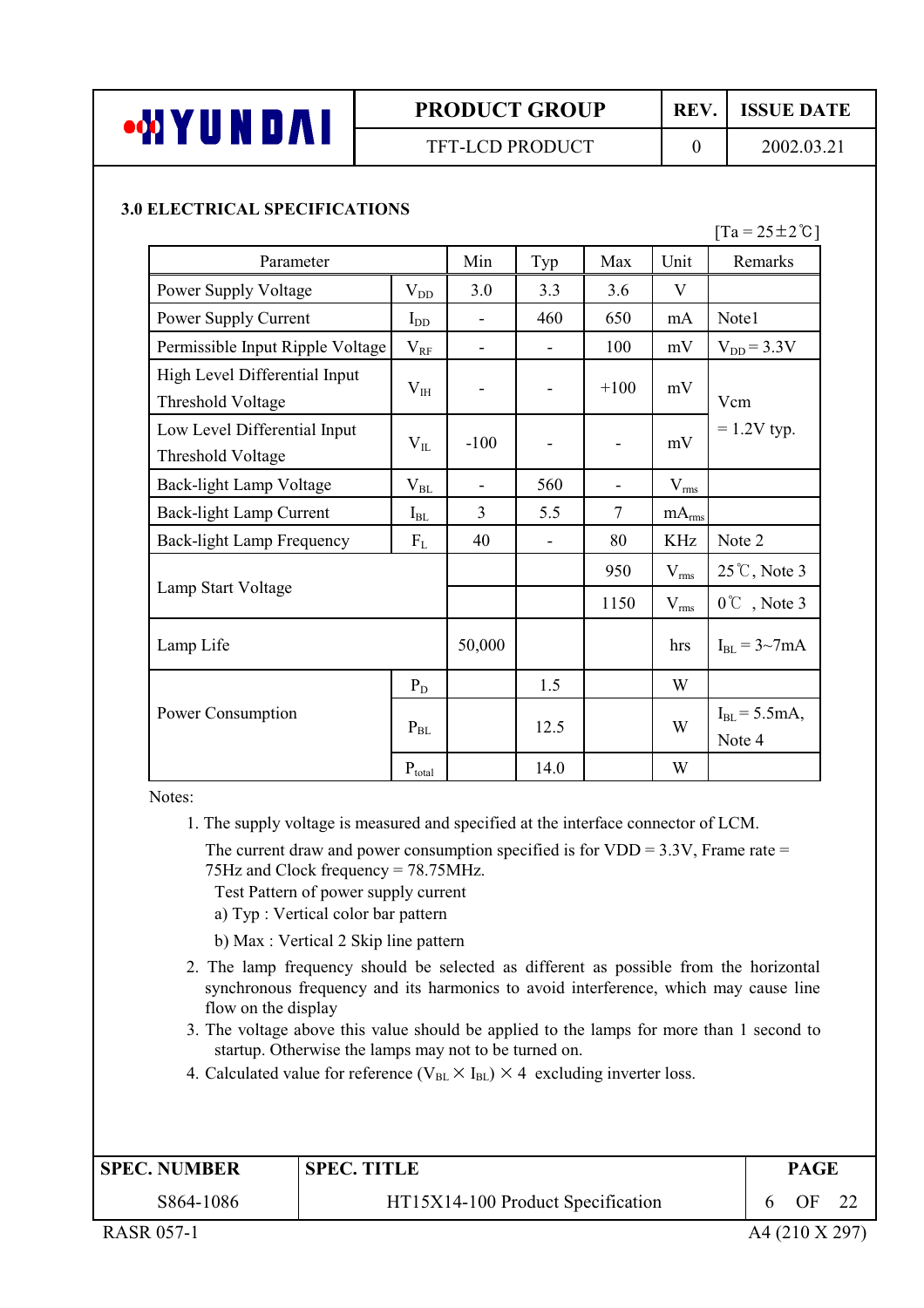

TFT-LCD PRODUCT

 $\overline{0}$ 

The measurement shall be executed after 30 minutes warm-up period. Measuring equipment: TOPCON-BM5.

| [VDD=3.3V, Frame rate=60Hz, Clock=65MHz, $I_{BL}$ = 5.5mA, Ta = 25 ± 2°C] |  |  |
|---------------------------------------------------------------------------|--|--|

| Parameter                |                    | Symbol                  | Condition            | Min   | Typ                      | Max                      | Unit              | Remark |
|--------------------------|--------------------|-------------------------|----------------------|-------|--------------------------|--------------------------|-------------------|--------|
|                          | Horizontal         | $\Theta_3$              |                      | 70    | 80                       | $\overline{\phantom{a}}$ | Deg               |        |
|                          |                    | $\Theta$ <sup>9</sup>   | CR > 5               | 70    | 80                       | $\overline{\phantom{a}}$ | Deg               |        |
|                          | Vertical           | $\Theta_{12}$           |                      | 40    | 45                       |                          | Deg               |        |
| Viewing                  |                    | $\Theta_6$              |                      | 70    | 80                       |                          | Deg               | Note 1 |
| Angle                    | Horizontal         | $\Theta_3$              |                      | 60    | 65                       |                          | Deg               |        |
|                          |                    | $\Theta$ <sup>9</sup>   | CR > 10              | 60    | 65                       |                          | Deg               |        |
|                          | Vertical           | $\Theta_{12}$           |                      | 35    | 40                       | ÷,                       | Deg               |        |
|                          |                    | $\Theta_6$              |                      | 50    | 55                       | $\blacksquare$           | Deg               |        |
| Luminance contrast ratio |                    | CR                      |                      | 250   | 300                      | $\blacksquare$           |                   | Note 2 |
|                          | Luminance of white |                         |                      | 200   | 230                      | $\blacksquare$           | cd/m <sup>2</sup> | Note 3 |
| White<br>uniformity      | luminance          | $\Delta \rm{Y}$         |                      |       |                          | 1.4                      |                   | Note 4 |
|                          | White              | $\mathbf{x}_\mathrm{W}$ |                      | 0.283 | 0.313                    | 0.343                    |                   |        |
|                          |                    | yw                      | $\Theta = 0^{\circ}$ | 0.308 | 0.338                    | 0.368                    |                   |        |
|                          | Red                | $\mathbf{X}_\text{R}$   | (Center)             | 0.609 | 0.639                    | 0.669                    |                   |        |
| Reproduction             |                    | $y_R$                   | Normal               | 0.299 | 0.329                    | 0.359                    |                   | Note 5 |
| of color                 | Green              | $X_G$                   | Viewing              | 0.273 | 0.303                    | 0.333                    |                   |        |
|                          |                    | $y_G$                   | Angle                | 0.553 | 0.583                    | 0.613                    |                   |        |
|                          | Blue               | $X_B$                   |                      | 0.113 | 0.143                    | 0.173                    |                   |        |
|                          |                    | $y_B$                   |                      | 0.070 | 0.100                    | 0.130                    |                   |        |
| Response time            |                    | Total                   |                      |       | 20                       | 25                       | msec              | Note 6 |
| $(Rise + Decay)$         |                    |                         |                      |       |                          |                          |                   |        |
| Cross talk               |                    | <b>CT</b>               |                      | ÷,    | $\overline{\phantom{a}}$ | 2.0                      | $\frac{0}{0}$     | Note 7 |
| Gray Scale               |                    |                         |                      |       |                          |                          |                   | Note 8 |

| <b>SPEC. NUMBER</b> | <b>SPEC. TITLE</b>                | <b>PAGE</b>      |  |
|---------------------|-----------------------------------|------------------|--|
| S864-1086           | HT15X14-100 Product Specification | OF <sub>22</sub> |  |
| <b>RASR 057-1</b>   |                                   | A4 (210 X 297)   |  |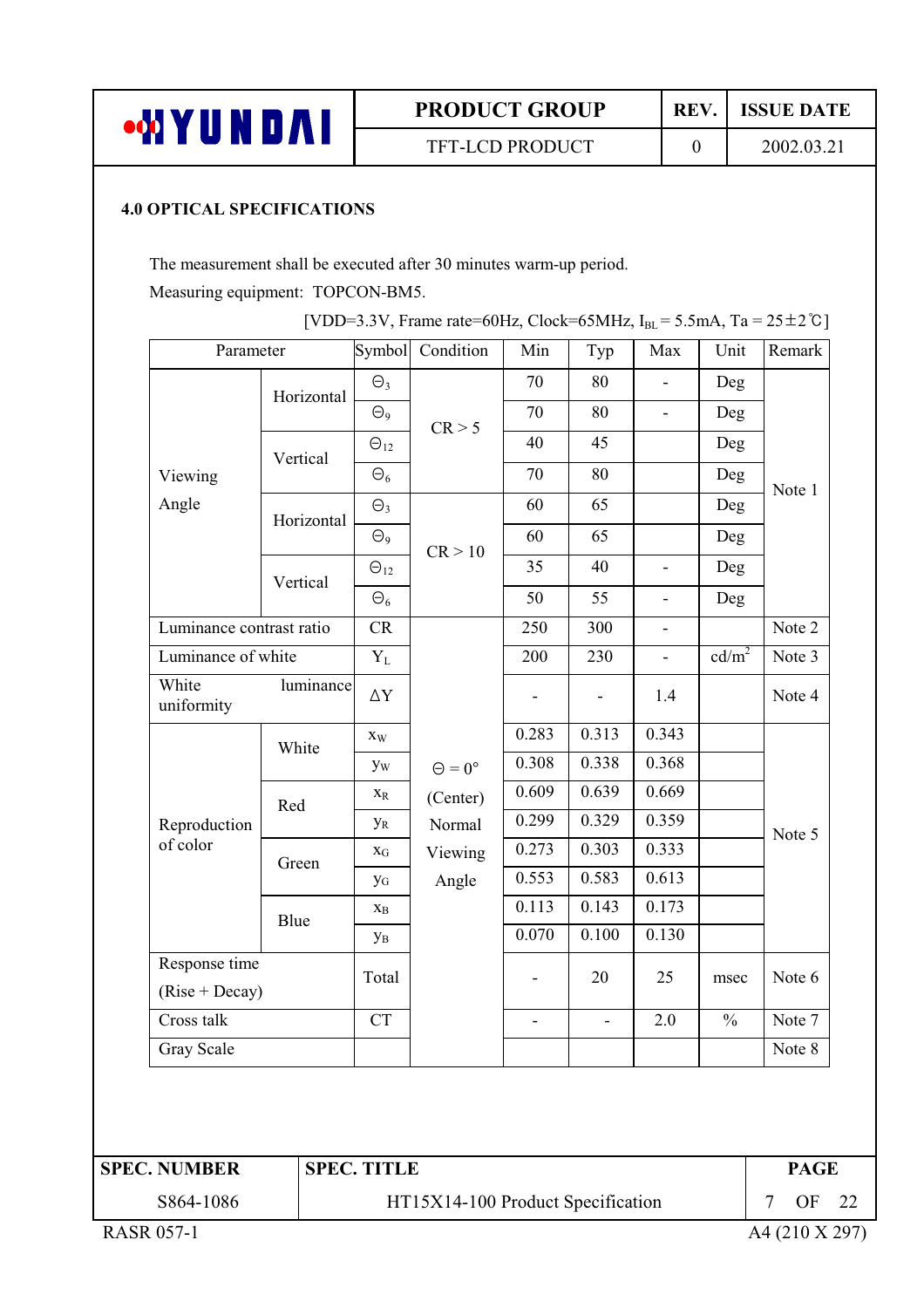| <b>PRODUCT GROUP</b> |
|----------------------|
|                      |

 $\overline{0}$ 

Note:

**WYUNDAI** 

1. Viewing angle is the angle at which the contrast ratio is greater than 5 or 10. The viewing are determined for the horizontal or 3, 9 o'clock direction and the vertical or 6, 12 o'clock direction with respect to the optical axis which is normal to the LCD surface (see FIGURE 1 shown in Appendix).

2. Contrast measurements shall be made at viewing angle of  $\Theta = 0^{\circ}$  and at the center of the LCD surface. Luminance shall be measured with all pixels in the view field set first to white, then to the dark (black) state. (See FIGURE 1 shown in Appendix) Luminance Contrast Ratio (CR) is defined mathematically.

> Luminance when displaying a white raster  $CR =$ Luminance when displaying a black raster

3. Luminance of white is defined as a center point  $(\#1)$  on LCD surface. Luminance shall be measured with all pixels in the view field set first to white. This measurement shall be taken at the locations shown in FIGURE 2 for a total of the measurements per display.

4. The White luminance uniformity on LCD surface is then expressed as :  $\Delta Y =$  Maximum Luminance of 13 points / Minimum Luminance of 13 points (see FIGURE 2 shown in Appendix).

5. The color chromaticity coordinates specified in Table 4 shall be calculated from the spectral data measured with all pixels first in red, green, blue and white. Measurements shall be made at the center of the panel.

6. The electro-optical response time measurements shall be made as FIGURE 3 shown in Appendix by switching the "data" input signal ON and OFF. The times needed for the luminance to change from 10% to 90% is Td, and 90% to 10% is Tr.

7. Cross-Talk of one area of the LCD surface by another shall be measured by comparing the luminance  $(Y_A)$  of a 25mm diameter area, with all display pixels set to a gray level, to the luminance  $(Y_B)$  of that same area when any adjacent area is driven dark. (See FIGURE 4 shown in Appendix).

|  |  |  |  |  | 8. Gray Scale (% of Luminance) |
|--|--|--|--|--|--------------------------------|
|--|--|--|--|--|--------------------------------|

| Gray Scale | Min   | Max   |
|------------|-------|-------|
| L63        | 100.0 | 100.0 |
| L55        | 59.3  | 83.7  |
| L47        | 32.8  | 57.0  |
| L39        | 18.0  | 36.7  |
| L31        | 9.4   | 22.3  |
| L23        | 5.4   | 14.6  |
| L15        | 1.5   | 6.2   |
| L7         | 0.2   | 1.7   |
| L0         | 0.0   | 0.5   |

| <b>SPEC. NUMBER</b> | <b>SPEC. TITLE</b>                | PAGE |  |
|---------------------|-----------------------------------|------|--|
| S864-1086           | HT15X14-100 Product Specification | ЭF   |  |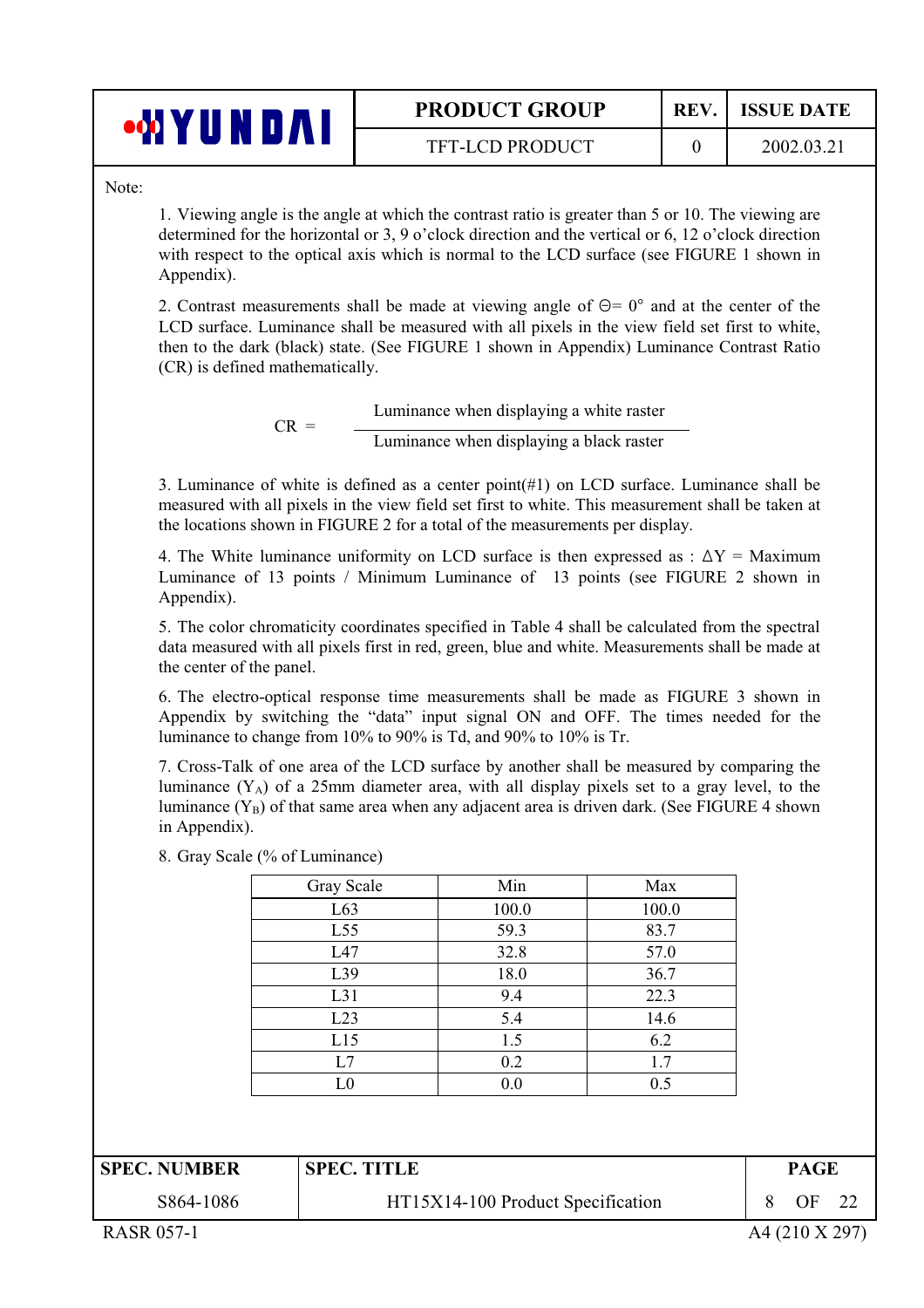|                          |                                 | <b>PRODUCT GROUP</b>                     | REV.           | <b>ISSUE DATE</b> |
|--------------------------|---------------------------------|------------------------------------------|----------------|-------------------|
| <b>WYUNDAI</b>           |                                 | <b>TFT-LCD PRODUCT</b>                   | $\overline{0}$ | 2002.03.21        |
|                          | <b>5.0 INTERFACE CONNECTION</b> |                                          |                |                   |
| 5.1 Electrical Interface |                                 |                                          |                |                   |
| CN1                      | Interface connector             | : DF14H-20P-1.25H (HIROSE) or equivalent |                |                   |
|                          | User side connector             | : DF14-20S-1.25C (HIROSE) or equivalent  |                |                   |
| Pin No                   | Symbol                          | Function                                 |                | Remark            |
| 1                        | VDD1                            | Power Supply: +3.3V                      |                |                   |
| $\overline{2}$           | VDD <sub>2</sub>                | Power Supply: +3.3V                      |                |                   |
| 3                        | <b>VSS</b>                      | Ground                                   |                |                   |
| $\overline{4}$           | <b>VSS</b>                      | Ground                                   |                |                   |
| 5                        | RINO-                           | LVDS Negative data signal (-)            |                | Tx pin $#48$      |
| 6                        | $RIN0+$                         | LVDS Positive data signal $(+)$          |                | Tx pin $#47$      |
| $\overline{7}$           | <b>VSS</b>                      | Ground                                   |                |                   |
| 8                        | RIN1-                           | LVDS Negative data signal (-)            |                | Tx pin $#46$      |
| 9                        | $RIN1+$                         | LVDS Positive data signal (+)            |                | Tx pin $#45$      |
| 10                       | <b>VSS</b>                      | Ground                                   |                |                   |
| 11                       | $RIN2-$                         | LVDS Negative data signal (-)            |                | Tx pin $#42$      |
| 12                       | $RIN2+$                         | LVDS Positive data signal $(+)$          |                | Tx pin $#41$      |
| 13                       | <b>VSS</b>                      | Ground                                   |                |                   |
| 14                       | <b>RCLKIN-</b>                  | LVDS Negative clock signal (-)           |                | Tx pin $#40$      |
| 15                       | RCLKIN+                         | LVDS Positive clock signal $(+)$         |                | Tx pin $#39$      |
| 16                       | <b>VSS</b>                      | Ground                                   |                |                   |
| 17                       | RIN3-                           | LVDS Negative data signal (-)            |                | Tx pin $#38$      |
| 18                       | $RIN3+$                         | LVDS Positive data signal $(+)$          |                | Tx pin $#37$      |
| 19                       | <b>VSS</b>                      | Ground                                   |                |                   |
| 20                       | $\rm NC$                        | Reserved                                 |                |                   |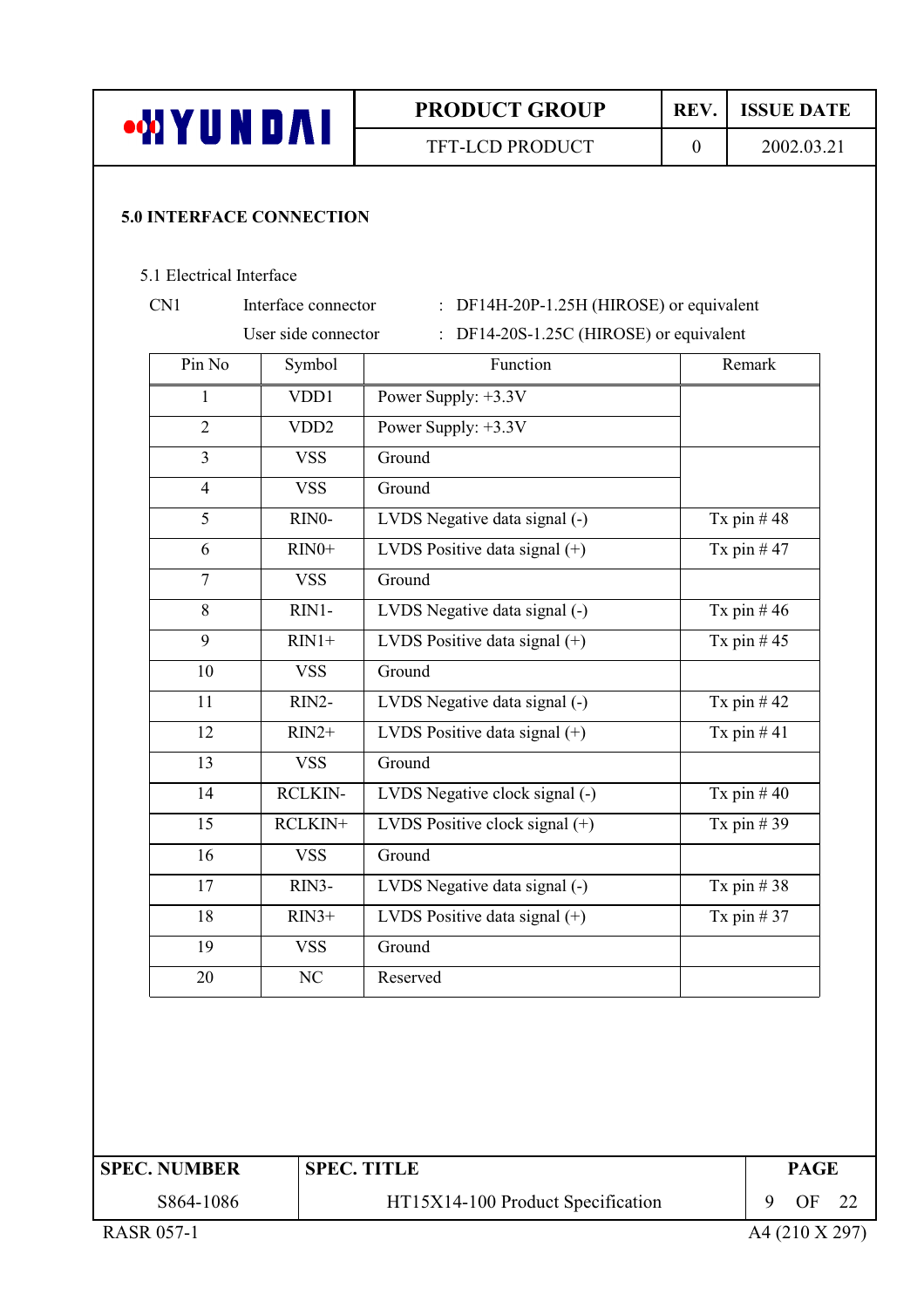| <b>MY</b><br>UNDAI | <b>PRODUCT GROUP</b>   | <b>REV</b> | <b>ISSUE DATE</b> |
|--------------------|------------------------|------------|-------------------|
|                    | <b>TFT-LCD PRODUCT</b> |            | 2002.03.21        |

#### 5.2 LVDS Interface

LVDS Transmitter: THC63LVDM83A or equivalent.

| Input               |                | Transmitter        | Interface        |                                   | DF14H-20P-1.25H          |             |
|---------------------|----------------|--------------------|------------------|-----------------------------------|--------------------------|-------------|
| signal              | Pin No         | Pin No             | System $(Tx)$    | TFT-LCD (Rx)                      | Pin No.                  | Remark      |
| R <sub>0</sub>      | 51             |                    |                  |                                   |                          |             |
| R1                  | 52             |                    |                  |                                   |                          |             |
| R2                  | 54             |                    |                  |                                   |                          |             |
| R <sub>3</sub>      | 55             | 48<br>47           | OUT0-<br>$OUT0+$ | $IN0-$<br>$IN0+$                  | $\sqrt{5}$<br>$\sqrt{6}$ |             |
| R4                  | 56             |                    |                  |                                   |                          |             |
| R <sub>5</sub>      | $\overline{3}$ |                    |                  |                                   |                          |             |
| G <sub>0</sub>      | $\overline{4}$ |                    |                  |                                   |                          |             |
| G1                  | 6              |                    |                  |                                   |                          |             |
| G2                  | $\overline{7}$ |                    |                  |                                   |                          |             |
| G <sub>3</sub>      | 11             | 46                 | OUT1-            | $IN1-$                            |                          |             |
| G4                  | 12             | 45                 | $OUT1+$          | $IN1+$                            | $\,8\,$<br>9             |             |
| G <sub>5</sub>      | 14             |                    |                  |                                   |                          |             |
| B <sub>0</sub>      | 15             |                    |                  |                                   |                          |             |
| B1                  | 19             |                    |                  |                                   |                          |             |
| B2                  | 20             |                    |                  |                                   |                          |             |
| B <sub>3</sub>      | 22             |                    |                  |                                   |                          |             |
| <b>B4</b>           | 23             | 42                 | OUT2-            | $IN2-$                            | 11                       |             |
| B <sub>5</sub>      | 24             | 41                 | $OUT2+$          | $IN2+$                            | 12                       |             |
| <b>HSYNC</b>        | 27             |                    |                  |                                   |                          |             |
| <b>VSYNC</b>        | 28             |                    |                  |                                   |                          |             |
| DE                  | 30             |                    |                  |                                   |                          |             |
| $\sf MCLK$          | 31             | 40                 | <b>CLKOUT-</b>   | CLKIN-                            | 14                       |             |
|                     |                | 39                 | CLKOUT+          | $CLKIN+$                          | 15                       |             |
| R6                  | 50             |                    |                  |                                   |                          |             |
| R7                  | $\sqrt{2}$     |                    |                  |                                   |                          |             |
| G <sub>6</sub>      | 8              | 38                 | $OUT3+$          | $IN3-$                            | 17                       |             |
| G7                  | 10             | 37                 | OUT3-            | $IN3+$                            | 18                       |             |
| B <sub>6</sub>      | 16             |                    |                  |                                   |                          |             |
| B7                  | 18             |                    |                  |                                   |                          |             |
| <b>RSVD</b>         | 25             |                    |                  |                                   |                          |             |
|                     |                |                    |                  |                                   |                          |             |
| <b>SPEC. NUMBER</b> |                | <b>SPEC. TITLE</b> |                  |                                   |                          | <b>PAGE</b> |
| S864-1086           |                |                    |                  | HT15X14-100 Product Specification |                          | 10 OF 22    |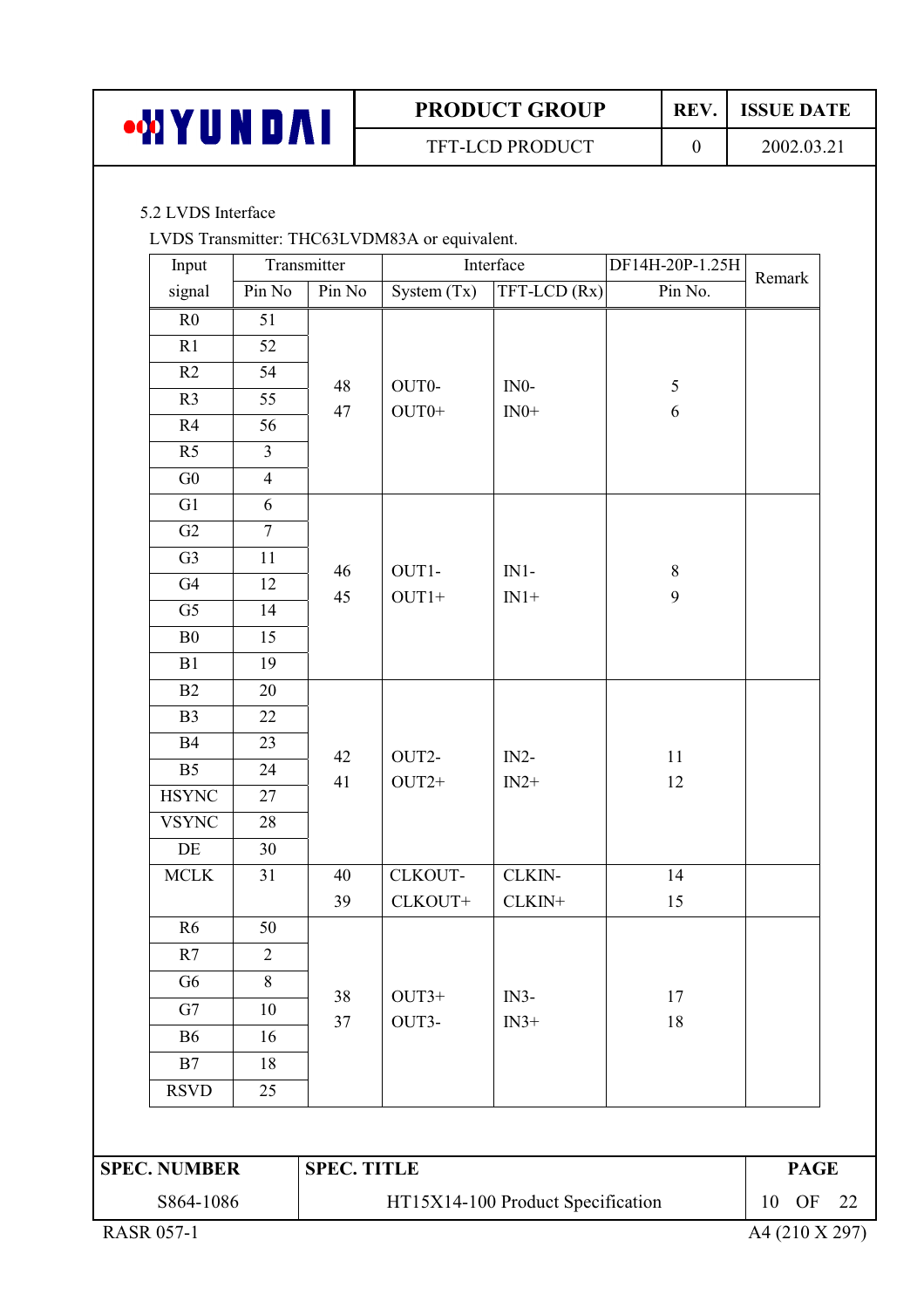|                                                                                                                                                                                                                                                                                                                                                                                              |                                              |           |                     | <b>PRODUCT GROUP</b> |                                                                         | REV.                     | <b>ISSUE DATE</b> |
|----------------------------------------------------------------------------------------------------------------------------------------------------------------------------------------------------------------------------------------------------------------------------------------------------------------------------------------------------------------------------------------------|----------------------------------------------|-----------|---------------------|----------------------|-------------------------------------------------------------------------|--------------------------|-------------------|
|                                                                                                                                                                                                                                                                                                                                                                                              | <b>WAYUNDAI</b>                              |           |                     | TFT-LCD PRODUCT      |                                                                         | $\boldsymbol{0}$         | 2002.03.21        |
|                                                                                                                                                                                                                                                                                                                                                                                              | 5.3 Back-light Interface<br>CN21, 22, 23, 24 | Connector | User side connector |                      | : BHSR-02VS-1 (JST) or equivalent<br>: SM02B-BHSS-1 (JST) or equivalent |                          |                   |
|                                                                                                                                                                                                                                                                                                                                                                                              | Pin No                                       |           | <b>INPUT</b>        |                      | Color                                                                   |                          | Function          |
|                                                                                                                                                                                                                                                                                                                                                                                              | 1                                            |           | <b>HOT</b>          |                      | Pink & Cyan                                                             |                          | High voltage      |
|                                                                                                                                                                                                                                                                                                                                                                                              | $\overline{2}$                               |           | <b>COLD</b>         |                      | White & Black                                                           | Ground                   |                   |
| 5.4 Data Input Format<br>(1,1)<br>(2,1)<br>$(1023,1)$ $(1024,1)$<br>R G B R G B<br>R G B R G B<br>1 Pixel = $3$ Dots<br>$R$ G B<br>R G B R G B<br>R G B R G B<br>$(1,768)$ $(2,768)$<br>$(1023,768)$ $(1024,768)$<br>Display position of input data<br><b>6.0 SIGNAL TIMING SPECIFICATIONS</b><br>6.1 The HT15X14-100 is operated by the only DE (Data enable) mode (LVDS Transmitter Input) |                                              |           |                     |                      |                                                                         |                          |                   |
|                                                                                                                                                                                                                                                                                                                                                                                              |                                              |           |                     |                      |                                                                         |                          |                   |
|                                                                                                                                                                                                                                                                                                                                                                                              | Item                                         |           | Symbols             | Min                  | Typ                                                                     | Max                      | Unit              |
|                                                                                                                                                                                                                                                                                                                                                                                              | Frequency                                    |           | 1/Tc                | ÷,                   | 65                                                                      | 80                       | <b>MHz</b>        |
| Clock                                                                                                                                                                                                                                                                                                                                                                                        | <b>High Time</b>                             |           | Tch                 | 4.5                  |                                                                         |                          | ns                |
|                                                                                                                                                                                                                                                                                                                                                                                              | Low Time                                     |           | Tcl                 | 4.5                  | $\overline{\phantom{m}}$                                                |                          | ns                |
| Data                                                                                                                                                                                                                                                                                                                                                                                         | Setup Time                                   |           | Tds                 | 2.7                  | $\overline{\phantom{m}}$                                                | $\overline{\phantom{a}}$ | ns                |
|                                                                                                                                                                                                                                                                                                                                                                                              | Hold Time                                    |           | Tdh                 | $\boldsymbol{0}$     |                                                                         |                          | ns                |
|                                                                                                                                                                                                                                                                                                                                                                                              | Data Enable Setup Time                       |           | Tes                 | 2.7                  |                                                                         |                          | ns                |
|                                                                                                                                                                                                                                                                                                                                                                                              | Frame Rate                                   |           | Fv                  | 55                   | 60                                                                      | 75                       | Hz                |
|                                                                                                                                                                                                                                                                                                                                                                                              | Frame Period                                 |           | Tv                  | 772                  | 806                                                                     | 1022                     | lines             |
|                                                                                                                                                                                                                                                                                                                                                                                              | Vertical Display Period                      |           | Tvd                 | 768                  | 768                                                                     | 768                      | lines             |
|                                                                                                                                                                                                                                                                                                                                                                                              | One Line Scanning Period                     |           | Th                  | 1100                 | 1344                                                                    | 2046                     | clocks            |
|                                                                                                                                                                                                                                                                                                                                                                                              | Horizontal Display Period                    |           | Thd                 | 1024                 | 1024                                                                    | 1024                     | clocks            |
|                                                                                                                                                                                                                                                                                                                                                                                              |                                              |           |                     |                      |                                                                         |                          |                   |
| <b>SPEC. NUMBER</b>                                                                                                                                                                                                                                                                                                                                                                          |                                              |           | <b>SPEC. TITLE</b>  |                      |                                                                         |                          | <b>PAGE</b>       |
|                                                                                                                                                                                                                                                                                                                                                                                              | S864-1086                                    |           |                     |                      | HT15X14-100 Product Specification                                       |                          | OF<br>22<br>11    |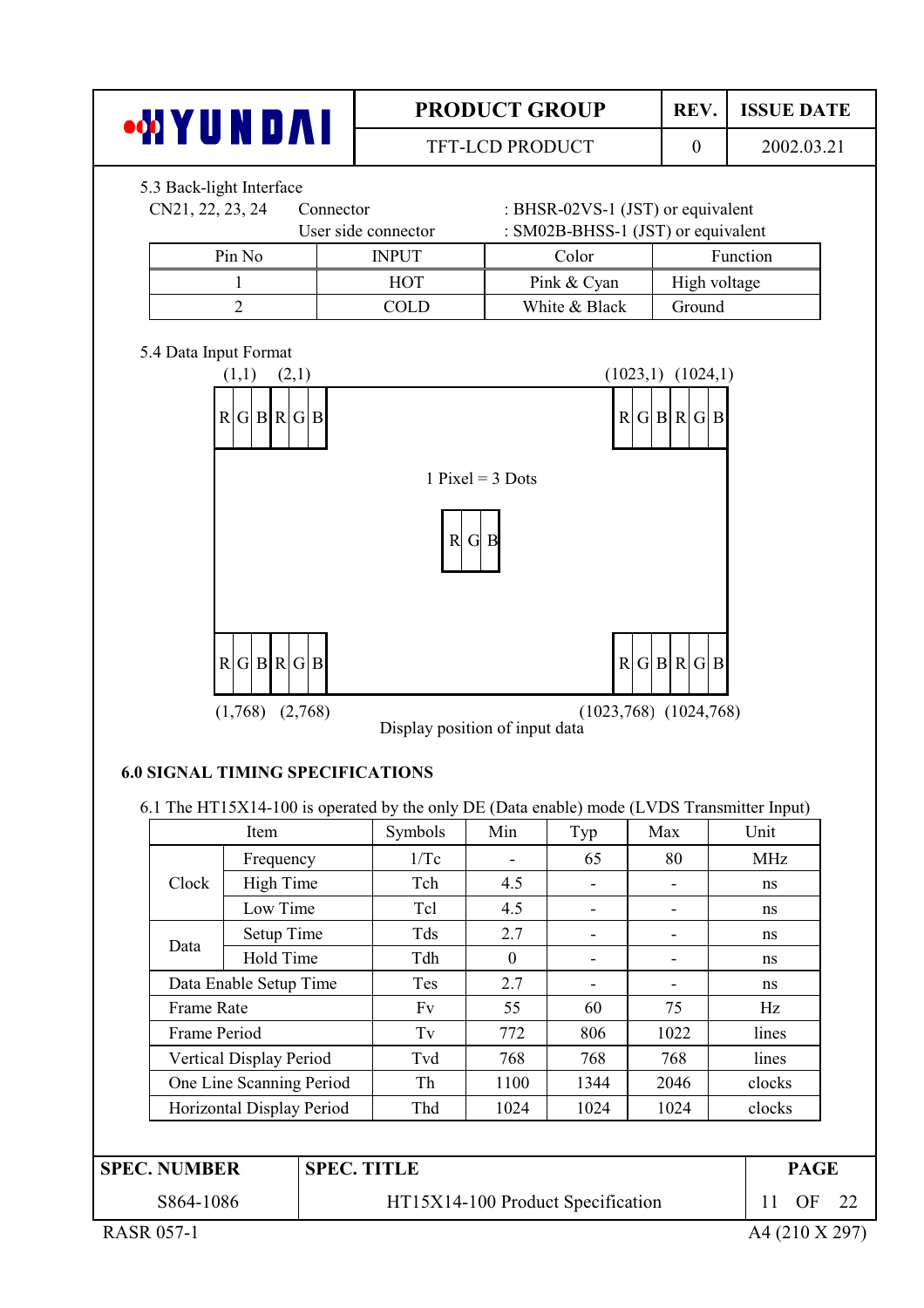| <b>TFT-LCD PRODUCT</b><br>2002.03.2 | OΛ,<br>u n i | <b>PRODUCT GROUP</b> | <b>REV</b> | <b>ISSUE DATE</b> |
|-------------------------------------|--------------|----------------------|------------|-------------------|
|                                     |              |                      |            |                   |

#### 6.2 LVDS Rx interface timing parameter

The specification of the LVDS Rx interface timing parameter

| <lvds interface="" rx="" specification="" timing=""></lvds> |                   |                  |              |                  |      |        |  |  |
|-------------------------------------------------------------|-------------------|------------------|--------------|------------------|------|--------|--|--|
| Item                                                        | Symbol            | Min              | Typ          | Max              | Unit | Remark |  |  |
| <b>CLKIN</b> Period                                         | tRCIP             | 12.5             | 15.38        |                  | nsec |        |  |  |
| Input Data 0                                                | tRIP1             | $-0.4$           | 0.0          | $+0.4$           | nsec |        |  |  |
| Input Data 1                                                | tRIP <sub>0</sub> | 1*tRICP/7-0.4    | 1*tRICP/7    | $1*$ tRICP/7+0.4 | nsec |        |  |  |
| Input Data 2                                                | tRIP6             | 2*tRICP/7-0.4    | $2*$ tRICP/7 | $2*$ tRICP/7+0.4 | nsec |        |  |  |
| Input Data 3                                                | tRIP5             | $3*$ tRICP/7-0.4 | 3*tRICP/7    | $3*$ tRICP/7+0.4 | nsec |        |  |  |
| Input Data 4                                                | tRIP4             | 4*tRICP/7-0.4    | 4*tRICP/7    | $4*$ tRICP/7+0.4 | nsec |        |  |  |
| Input Data 5                                                | tRIP3             | 5*tRICP/7-0.4    | 5*tRICP/7    | $5*$ tRICP/7+0.4 | nsec |        |  |  |
| Input Data 6                                                | tRIP2             | $6*$ tRICP/7-0.4 | $6*$ tRICP/7 | $6*$ tRICP/7+0.4 | nsec |        |  |  |

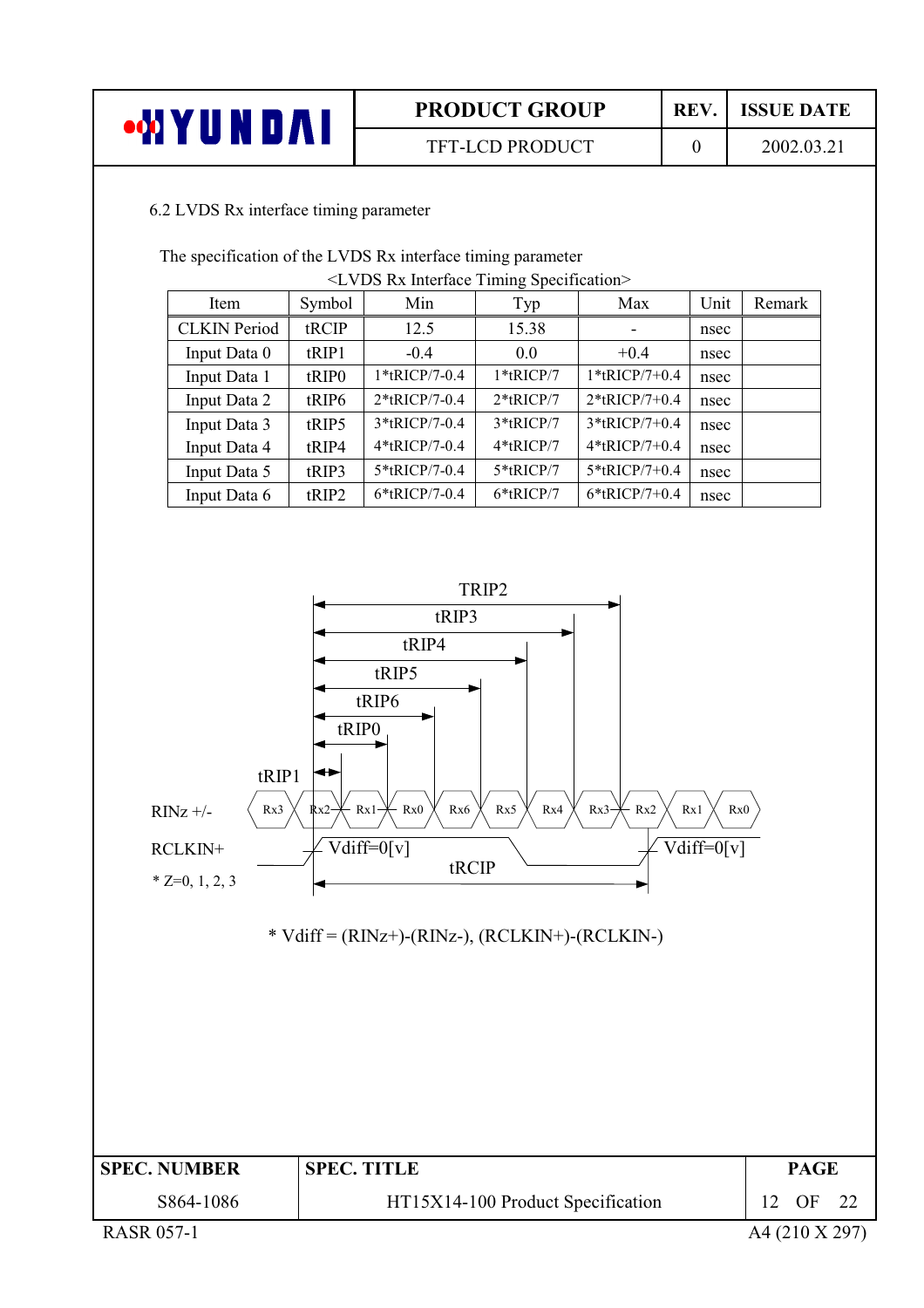

A4 (210 X 297)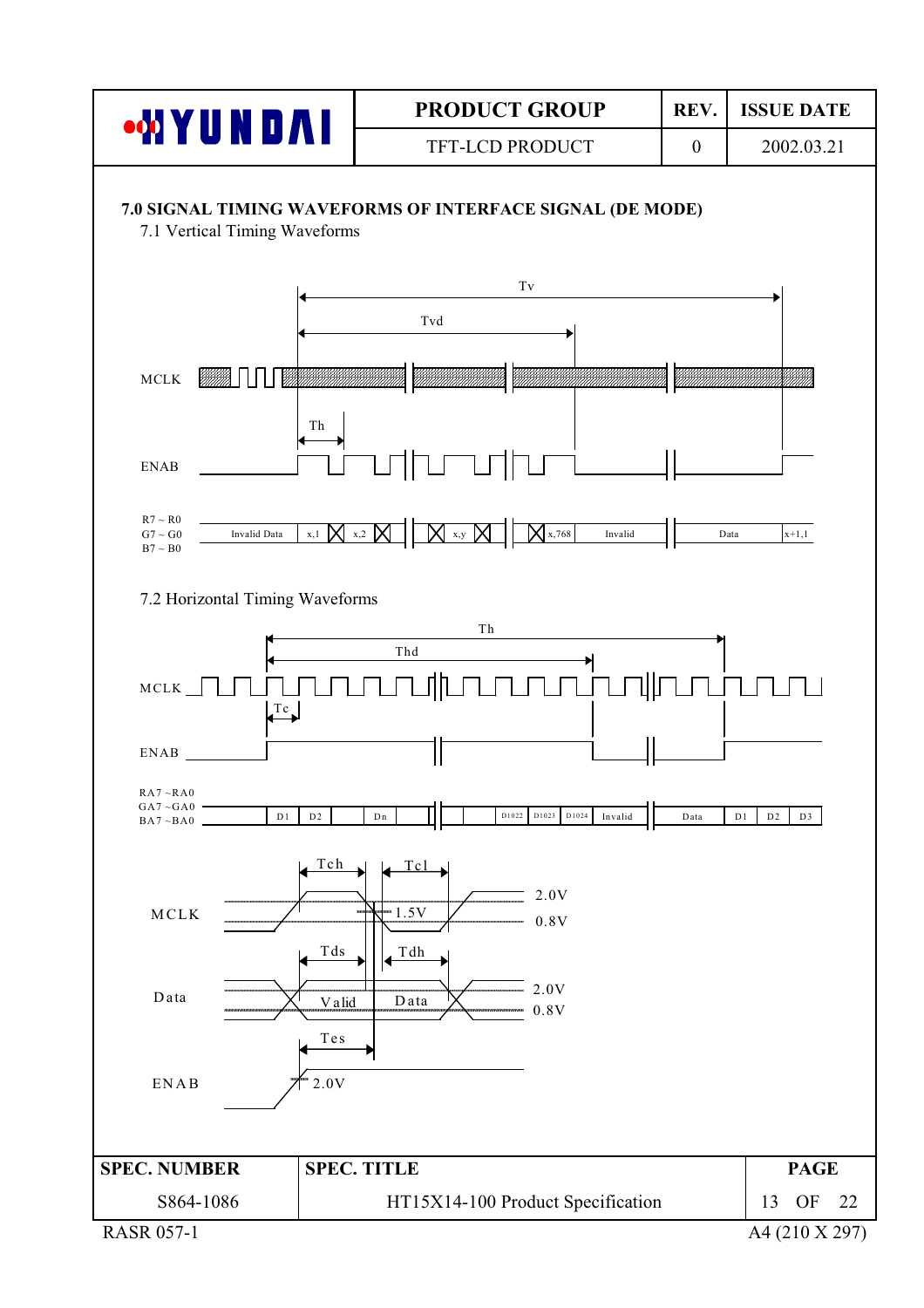**TFT-LCD PRODUCT** 

**WYUNDAI** 

REV. **ISSUE DATE** 

2002.03.21

 $\overline{0}$ 

#### 8.0 INPUT SIGNALS, BASIC DISPLAY COLORS & GRAY SCALE OF COLORS Colors & Gray Red data Green data Blue data Scale  $\overline{R7}$  $\overline{R6}$  $\overline{R5}$  $R4$  $R3$   $R2$  $R1$  $\overline{R0}$  $G7|G6$  $\overline{\text{G5}}$  $G4$   $G3$   $G2$  $\overline{G1}$  $\overline{G0}$  $\overline{B7}$  $B6$  $\overline{B5}$  $B4$  B<sub>3</sub> B<sub>2</sub>  $B1$  $\overline{B0}$ **Black**  $\boldsymbol{0}$  $\boldsymbol{0}$  $\boldsymbol{0}$  $\boldsymbol{0}$  $\boldsymbol{0}$  $\mathbf{0}$  $\boldsymbol{0}$  $\boldsymbol{0}$  $\boldsymbol{0}$  $\boldsymbol{0}$  $\mathbf{0}$  $\boldsymbol{0}$  $\boldsymbol{0}$  $\mathbf{0}$  $\boldsymbol{0}$  $\mathbf{0}$  $\mathbf{0}$  $\boldsymbol{0}$  $\boldsymbol{0}$  $\mathbf{0}$  $\boldsymbol{0}$  $\boldsymbol{0}$  $\boldsymbol{0}$  $\mathbf{0}$ Blue  $\mathbf{0}$  $\overline{0}$  $\mathbf{0}$  $\overline{0}$  $\mathbf{0}$  $\mathbf{0}$  $\mathbf{0}$  $\mathbf{0}$  $\mathbf{0}$  $\mathbf{0}$  $\mathbf{1}$  $\mathbf{1}$  $\mathbf{1}$  $\boldsymbol{0}$  $\boldsymbol{0}$  $\boldsymbol{0}$  $\boldsymbol{0}$  $\boldsymbol{0}$  $\boldsymbol{0}$  $\mathbf{1}$  $\mathbf{1}$  $\mathbf{1}$  $\mathbf{1}$  $\mathbf{1}$ Green  $\overline{0}$  $\overline{0}$  $\overline{0}$  $\boldsymbol{0}$  $\boldsymbol{0}$  $\overline{0}$  $\overline{0}$  $\mathbf{0}$  $\mathbf{0}$  $\overline{0}$  $\mathbf{0}$  $\overline{0}$  $\mathbf{1}$  $\mathbf{1}$  $\mathbf{1}$  $\mathbf{1}$ 1  $\mathbf{1}$  $\mathbf{1}$  $\mathbf{1}$  $\mathbf{0}$  $\boldsymbol{0}$  $\boldsymbol{0}$  $\boldsymbol{0}$ Basic Cyan  $\mathbf{0}$  $\boldsymbol{0}$  $\boldsymbol{0}$  $\boldsymbol{0}$  $\boldsymbol{0}$  $\boldsymbol{0}$  $\boldsymbol{0}$  $\boldsymbol{0}$  $\mathbf{1}$  $\mathbf{1}$  $\mathbf{1}$  $\mathbf{1}$  $\mathbf{1}$  $\mathbf{1}$  $\mathbf{1}$  $\mathbf{1}$  $\mathbf{1}$  $\mathbf{1}$  $\mathbf{1}$  $\mathbf{1}$  $\mathbf{1}$  $\mathbf{1}$  $\mathbf{1}$  $\mathbf{1}$  $\overline{0}$  $\overline{0}$  $\overline{0}$  $\overline{0}$  $\overline{0}$ Colors Red  $\mathbf{1}$  $\mathbf{1}$  $\mathbf{1}$  $\mathbf{1}$  $\overline{1}$  $\overline{1}$  $\mathbf{1}$  $\mathbf{1}$  $\boldsymbol{0}$  $\mathbf{0}$  $\mathbf{0}$  $\boldsymbol{0}$  $\mathbf{0}$  $\boldsymbol{0}$  $\boldsymbol{0}$  $\boldsymbol{0}$  $\boldsymbol{0}$  $\mathbf{0}$  $\mathbf{0}$ Magenta  $\mathbf{1}$  $\mathbf{1}$  $\mathbf{1}$  $\overline{1}$  $\mathbf{1}$  $\mathbf{1}$  $\mathbf{1}$  $\mathbf{1}$  $\theta$  $\theta$  $\theta$  $\theta$  $\theta$  $\theta$  $\overline{0}$  $\theta$  $\theta$  $\theta$  $\mathbf{1}$  $\mathbf{1}$  $\mathbf{1}$  $\mathbf{1}$  $\mathbf{1}$  $\mathbf{1}$  $\mathbf{1}$  $\mathbf{1}$  $\theta$  $\theta$  $\theta$  $\Omega$  $\Omega$  $\theta$  $\theta$  $\theta$ Yellow  $\mathbf{1}$  $\mathbf{1}$  $\mathbf{1}$  $\mathbf{1}$  $\mathbf{1}$  $\mathbf{1}$  $\mathbf{1}$  $\mathbf{1}$  $\mathbf{1}$  $\mathbf{1}$  $\mathbf{1}$  $\mathbf{1}$  $\mathbf{1}$  $\mathbf{1}$ White  $\mathbf{1}$  $\mathbf{1}$  $\mathbf{1}$  $\mathbf{1}$  $\mathbf{1}$  $\mathbf{1}$  $\mathbf{1}$  $\mathbf{1}$  $\mathbf{1}$  $\,1\,$  $\mathbf{1}$  $\mathbf{1}$  $\mathbf{1}$  $\mathbf{1}$  $\mathbf{1}$  $\mathbf{1}$  $\mathbf{1}$  $\mathbf{1}$  $\mathbf{1}$  $\mathbf{1}$  $\mathbf{1}$  $\mathbf{1}$  $\mathbf{1}$  $\mathbf{1}$ Black  $\overline{0}$  $\overline{0}$  $\overline{0}$  $\overline{0}$  $\overline{0}$  $\theta$  $\boldsymbol{0}$  $\boldsymbol{0}$  $\boldsymbol{0}$  $\boldsymbol{0}$  $\mathbf{0}$  $\boldsymbol{0}$  $\theta$  $\boldsymbol{0}$  $\boldsymbol{0}$  $\mathbf{0}$  $\mathbf{0}$  $\theta$  $\boldsymbol{0}$  $\overline{0}$  $\boldsymbol{0}$  $\mathbf{0}$  $\boldsymbol{0}$  $\boldsymbol{0}$  $\theta$  $\overline{0}$  $\overline{0}$  $\overline{0}$  $\overline{0}$  $\mathbf{0}$  $\overline{0}$  $\mathbf{1}$  $\overline{0}$  $\mathbf{0}$  $\overline{0}$  $\theta$  $\overline{0}$  $\mathbf{0}$  $\overline{0}$  $\overline{0}$  $\mathbf{0}$  $\mathbf{0}$  $\mathbf{0}$  $\overline{0}$  $\mathbf{0}$  $\overline{0}$  $\overline{0}$  $\overline{0}$  $\wedge$  $\overline{0}$ Darker  $\boldsymbol{0}$  $\boldsymbol{0}$  $\boldsymbol{0}$  $\mathbf{0}$  $\boldsymbol{0}$  $\boldsymbol{0}$  $\mathbf{1}$  $\boldsymbol{0}$  $\boldsymbol{0}$  $\boldsymbol{0}$  $\mathbf{0}$  $\mathbf{0}$  $\boldsymbol{0}$  $\mathbf{0}$  $\boldsymbol{0}$  $\boldsymbol{0}$  $\boldsymbol{0}$  $\mathbf{0}$  $\boldsymbol{0}$  $\mathbf{0}$  $\boldsymbol{0}$  $\boldsymbol{0}$  $\boldsymbol{0}$ Grav  $\triangle$ Scale  $Of$  $\overline{\vee}$ Red  $\overline{0}$ **Brighter**  $\mathbf{1}$  $\mathbf{1}$  $\mathbf{1}$  $\mathbf{1}$  $\mathbf{1}$  $\mathbf{1}$  $\overline{0}$  $\mathbf{1}$  $\mathbf{0}$  $\mathbf{0}$  $\boldsymbol{0}$  $\mathbf{0}$  $\mathbf{0}$  $\mathbf{0}$  $\mathbf{0}$  $\mathbf{0}$  $\mathbf{0}$  $\mathbf{0}$  $\overline{0}$  $\boldsymbol{0}$  $\boldsymbol{0}$  $\mathbf{0}$  $\mathbf{0}$  $\bigtriangledown$  $\overline{0}$  $\overline{0}$  $\overline{0}$  $\overline{0}$  $\overline{0}$  $\overline{0}$  $\overline{0}$  $\overline{0}$  $\mathbf{1}$  $\mathbf{1}$  $\mathbf{1}$  $\mathbf{1}$  $\overline{1}$  $\overline{1}$  $\mathbf{1}$  $\theta$  $\theta$  $\theta$  $\theta$  $\theta$  $\overline{0}$  $\theta$  $\theta$  $\theta$ Red  $\mathbf{1}$  $\mathbf{1}$  $\mathbf{1}$  $\mathbf{1}$  $\mathbf{1}$  $\mathbf{1}$  $\mathbf{1}$  $\boldsymbol{0}$  $\boldsymbol{0}$  $\theta$  $\theta$  $\boldsymbol{0}$  $\theta$  $\boldsymbol{0}$  $\theta$  $\theta$  $\boldsymbol{0}$  $\boldsymbol{0}$  $\overline{0}$  $\boldsymbol{0}$  $\boldsymbol{0}$  $\boldsymbol{0}$  $\boldsymbol{0}$  $\mathbf{1}$ **Black**  $\boldsymbol{0}$  $\boldsymbol{0}$  $\boldsymbol{0}$  $\boldsymbol{0}$  $\boldsymbol{0}$  $\boldsymbol{0}$  $\boldsymbol{0}$  $\boldsymbol{0}$  $\boldsymbol{0}$  $\boldsymbol{0}$  $\boldsymbol{0}$  $\boldsymbol{0}$  $\boldsymbol{0}$  $\boldsymbol{0}$  $\boldsymbol{0}$  $\boldsymbol{0}$  $\boldsymbol{0}$  $\boldsymbol{0}$  $\boldsymbol{0}$  $\mathbf{0}$  $\boldsymbol{0}$  $\boldsymbol{0}$  $\boldsymbol{0}$  $\boldsymbol{0}$  $\triangle$  $\boldsymbol{0}$  $\boldsymbol{0}$  $\boldsymbol{0}$  $\boldsymbol{0}$  $\boldsymbol{0}$  $\boldsymbol{0}$  $\boldsymbol{0}$  $\boldsymbol{0}$  $\boldsymbol{0}$  $\boldsymbol{0}$  $\boldsymbol{0}$  $\boldsymbol{0}$  $\boldsymbol{0}$  $\boldsymbol{0}$  $\,1\,$  $\boldsymbol{0}$  $\boldsymbol{0}$  $\boldsymbol{0}$  $\boldsymbol{0}$  $\boldsymbol{0}$  $\boldsymbol{0}$  $\boldsymbol{0}$  $\boldsymbol{0}$  $\boldsymbol{0}$  $\overline{0}$  $\overline{0}$  $\overline{0}$  $\overline{0}$  $\overline{0}$  $\overline{0}$  $\overline{0}$  $\overline{0}$  $\overline{0}$  $\overline{0}$  $\overline{1}$  $\overline{0}$  $\overline{0}$  $\overline{0}$  $\overline{0}$  $\overline{0}$  $\overline{0}$ Darker  $\theta$  $\theta$  $\overline{0}$  $\theta$  $\theta$  $\theta$  $\theta$ Gray  $\triangle$ Scale J J  $Of$  $\overline{\smile}$  $\overline{\phantom{a}}$  $\overline{\phantom{a}}$ Green **Brighter**  $\boldsymbol{0}$  $\boldsymbol{0}$  $\boldsymbol{0}$  $\boldsymbol{0}$  $\boldsymbol{0}$  $\boldsymbol{0}$  $\boldsymbol{0}$  $\boldsymbol{0}$  $\,1\,$  $\mathbf{1}$  $\mathbf{1}$  $\mathbf{1}$  $\boldsymbol{0}$  $\mathbf{1}$  $\boldsymbol{0}$  $\boldsymbol{0}$  $\boldsymbol{0}$  $\boldsymbol{0}$  $\boldsymbol{0}$  $\boldsymbol{0}$  $\boldsymbol{0}$  $\boldsymbol{0}$  $\mathbf{1}$  $\mathbf{1}$  $\overline{\nabla}$  $\theta$  $\theta$  $\theta$  $\theta$  $\theta$  $\theta$  $\theta$  $\theta$  $\mathbf{1}$  $\mathbf{1}$  $\mathbf{1}$  $\mathbf{1}$  $\mathbf{1}$  $\mathbf{1}$  $\theta$  $\theta$  $\theta$  $\theta$  $\overline{0}$  $\theta$  $\theta$  $\theta$  $\mathbf{1}$  $\Omega$ Green  $\theta$  $\theta$  $\Omega$  $\theta$  $\theta$  $\theta$  $\theta$  $\mathbf{1}$  $\mathbf{1}$  $\theta$  $\theta$  $\mathbf{0}$  $\overline{0}$  $\mathbf{0}$  $\theta$  $\theta$  $\theta$  $\theta$  $\mathbf{1}$  $\mathbf{1}$  $\mathbf{1}$  $\mathbf{1}$  $\mathbf{1}$  $\mathbf{1}$ **Black**  $\theta$  $\boldsymbol{0}$  $\boldsymbol{0}$  $\boldsymbol{0}$  $\boldsymbol{0}$  $\boldsymbol{0}$  $\boldsymbol{0}$  $\boldsymbol{0}$  $\boldsymbol{0}$  $\boldsymbol{0}$  $\boldsymbol{0}$  $\boldsymbol{0}$  $\boldsymbol{0}$  $\boldsymbol{0}$  $\boldsymbol{0}$  $\boldsymbol{0}$  $\boldsymbol{0}$  $\boldsymbol{0}$  $\boldsymbol{0}$  $\boldsymbol{0}$  $\boldsymbol{0}$  $\boldsymbol{0}$  $\boldsymbol{0}$  $\boldsymbol{0}$  $\mathbf{0}$  $\mathbf{0}$  $\overline{0}$  $\mathbf{0}$  $\mathbf{0}$  $\mathbf{0}$  $\mathbf{0}$  $\mathbf{0}$  $\mathbf{0}$  $\mathbf{0}$  $\mathbf{0}$  $\mathbf{0}$  $\wedge$  $\boldsymbol{0}$  $\boldsymbol{0}$  $\boldsymbol{0}$  $\boldsymbol{0}$  $\mathbf{0}$  $\boldsymbol{0}$  $\boldsymbol{0}$  $\boldsymbol{0}$  $\boldsymbol{0}$  $\boldsymbol{0}$  $\boldsymbol{0}$  $\mathbf{1}$  $\overline{0}$  $\overline{0}$  $\overline{0}$  $\overline{0}$  $\overline{0}$  $\overline{0}$  $\overline{0}$  $\overline{0}$  $\overline{0}$  $\overline{0}$  $\overline{0}$  $\overline{0}$  $\overline{0}$  $\overline{0}$  $\overline{0}$  $\overline{0}$  $\overline{0}$  $\overline{0}$  $\overline{0}$  $\overline{0}$  $\overline{0}$  $\overline{0}$ Darker  $\mathbf{0}$  $\mathbf{1}$ Gray  $\triangle$  $\downarrow$  $\overline{\phantom{a}}$ Scale J  $Of$  $\overline{\phantom{0}}$  $\overline{\phantom{a}}$  $\overline{\phantom{a}}$ Blue **Brighter**  $\overline{0}$  $\overline{0}$  $\overline{0}$  $\mathbf{0}$  $\overline{0}$  $\mathbf{0}$  $\mathbf{0}$  $\overline{0}$  $\mathbf{0}$  $\overline{0}$  $\mathbf{0}$  $\mathbf{0}$  $\overline{0}$  $\mathbf{0}$  $\boldsymbol{0}$  $\mathbf{0}$  $\mathbf{1}$  $\mathbf{1}$  $\mathbf{1}$  $\mathbf{1}$  $\mathbf{1}$  $\mathbf{1}$  $\mathbf{0}$  $\mathbf{1}$  $\mathbf{0}$  $\overline{0}$  $\overline{0}$  $\mathbf{1}$  $\mathbf{1}$  $\mathbf{1}$  $\mathbf{1}$  $\bigtriangledown$  $\mathbf{0}$  $\overline{0}$  $\overline{0}$  $\overline{0}$  $\overline{0}$  $\overline{0}$  $\mathbf{0}$  $\mathbf{0}$  $\overline{0}$  $\mathbf{0}$  $\mathbf{0}$  $\overline{0}$  $\overline{0}$  $\mathbf{1}$  $\mathbf{1}$  $\mathbf{1}$  $\overline{0}$ Blue  $\mathbf{0}$  $\overline{0}$  $\overline{0}$  $\overline{0}$  $\overline{0}$  $\overline{0}$  $\overline{0}$  $\overline{0}$  $\overline{0}$  $\mathbf{0}$  $\mathbf{0}$  $\overline{0}$  $\overline{0}$  $\mathbf{1}$  $\mathbf{1}$  $\mathbf{1}$  $\mathbf{1}$  $\mathbf{1}$  $\mathbf{1}$  $\mathbf{1}$  $\mathbf{0}$  $\mathbf{0}$  $\mathbf{0}$  $\mathbf{1}$ **Black**  $\mathbf{0}$  $\overline{0}$  $\boldsymbol{0}$  $\boldsymbol{0}$  $\boldsymbol{0}$  $\mathbf{0}$  $\boldsymbol{0}$  $\boldsymbol{0}$  $\boldsymbol{0}$  $\mathbf{0}$  $\mathbf{0}$  $\mathbf{0}$  $\mathbf{0}$  $\boldsymbol{0}$  $\boldsymbol{0}$  $\mathbf{0}$  $\mathbf{0}$  $\mathbf{0}$  $\mathbf{0}$  $\mathbf{0}$  $\mathbf{0}$  $\mathbf{0}$  $\mathbf{0}$  $\boldsymbol{0}$  $\overline{0}$  $\overline{0}$  $\boldsymbol{0}$  $\overline{0}$  $\boldsymbol{0}$  $\mathbf{1}$  $\wedge$  $\mathbf{0}$  $\overline{0}$  $\overline{0}$  $\overline{0}$  $\,1\,$  $\overline{0}$  $\overline{0}$  $\overline{0}$  $\mathbf{0}$  $\mathbf{0}$  $\boldsymbol{0}$  $\mathbf{1}$  $\overline{0}$  $\boldsymbol{0}$  $\boldsymbol{0}$  $\mathbf{0}$  $\overline{0}$  $\overline{0}$ Gray Darker  $\boldsymbol{0}$  $\overline{0}$  $\overline{0}$  $\overline{0}$  $\overline{0}$  $\overline{0}$  $\mathbf{1}$  $\overline{0}$  $\overline{0}$  $\overline{0}$  $\overline{0}$  $\overline{0}$  $\overline{0}$  $\overline{0}$  $\overline{1}$  $\overline{0}$  $\overline{0}$  $\overline{0}$  $\overline{0}$  $\overline{0}$  $\overline{0}$  $\overline{0}$  $\overline{1}$  $\overline{0}$ Scale  $\triangle$  $\Omega$ f J J White  $\overline{\nabla}$  $\&$ **Brighter**  $\mathbf{1}$  $\mathbf{1}$  $\mathbf{1}$  $\mathbf{1}$  $\mathbf{1}$  $\mathbf{1}$  $\boldsymbol{0}$  $\mathbf{1}$  $\mathbf{1}$  $\mathbf{1}$  $\mathbf{1}$  $\mathbf{1}$  $\mathbf{1}$  $\mathbf{1}$  $\boldsymbol{0}$  $\mathbf{1}$  $\mathbf{1}$  $\mathbf{1}$  $\mathbf{1}$  $\mathbf{1}$  $\mathbf{1}$  $\mathbf{1}$  $\boldsymbol{0}$  $\mathbf{1}$ Black  $\overline{\nabla}$  $\mathbf{1}$  $\mathbf{1}$  $\mathbf{1}$  $\mathbf{1}$  $\mathbf{1}$  $\mathbf{1}$  $\mathbf{1}$  $\mathbf{0}$  $\mathbf{1}$  $\mathbf{1}$  $\mathbf{1}$  $\mathbf{1}$  $\mathbf{1}$  $\mathbf{1}$  $\mathbf{1}$  $\mathbf{0}$  $\mathbf{1}$  $\mathbf{1}$  $\mathbf{1}$  $\mathbf{1}$  $\mathbf{1}$  $\mathbf{1}$  $\mathbf{1}$  $\mathbf{0}$  $\mathbf{1}$  $\mathbf{1}$  $\mathbf{1}$  $\mathbf{1}$  $\mathbf{1}$ White  $\mathbf{1}$  $\mathbf{1}$  $\mathbf{1}$  $\mathbf{1}$  $\mathbf{1}$  $\mathbf{1}$  $\mathbf{1}$  $\mathbf{1}$  $\mathbf{1}$  $\mathbf{1}$  $\mathbf{1}$  $\mathbf{1}$  $\mathbf{1}$  $\mathbf{1}$  $\mathbf{1}$  $\mathbf{1}$  $\mathbf{1}$  $\mathbf{1}$  $\mathbf{1}$ **SPEC. TITLE SPEC. NUMBER PAGE** HT15X14-100 Product Specification 14 OF S864-1086 22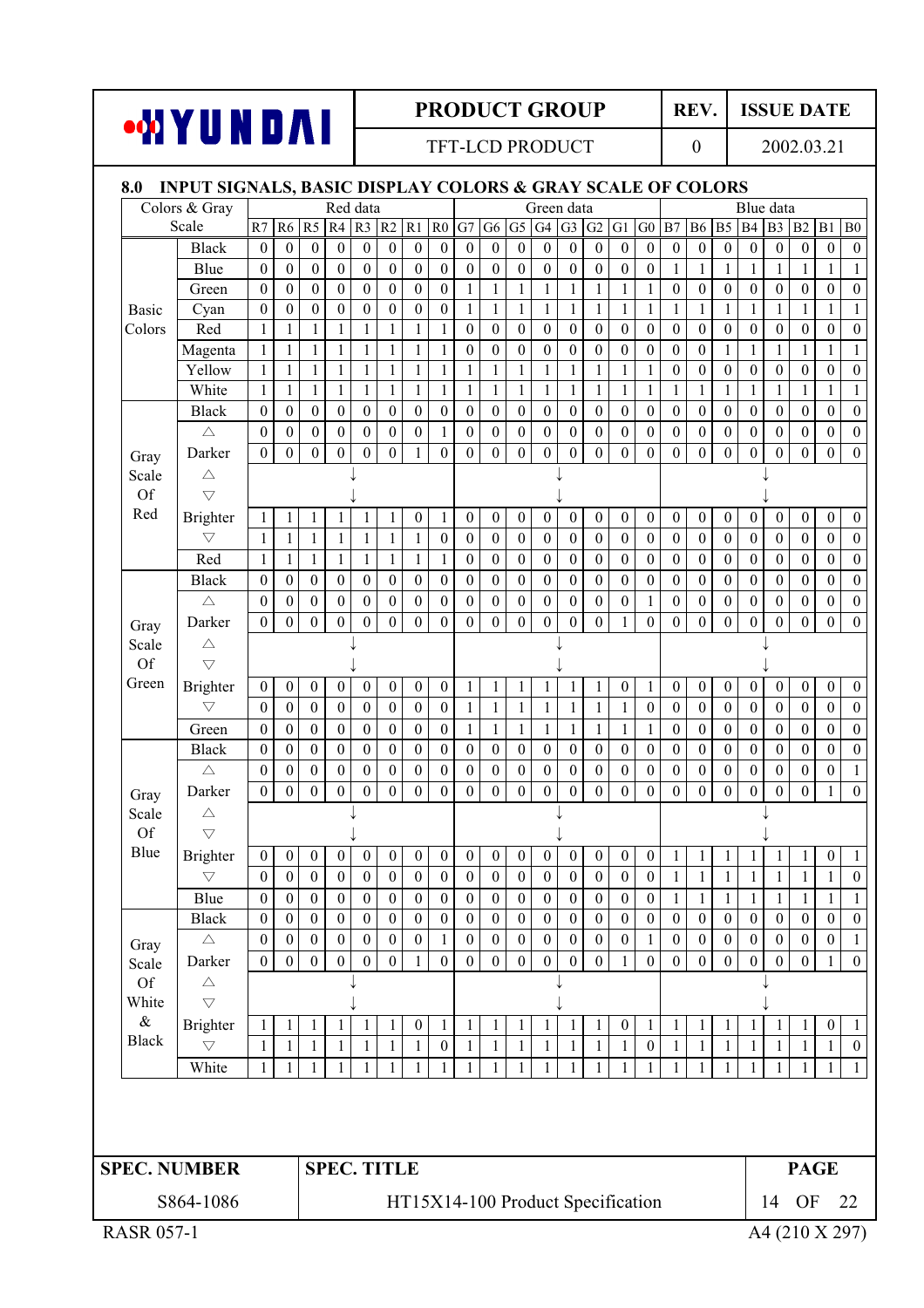| <b>WYUNDAI</b>                                                                                                           |                                                 | <b>PRODUCT GROUP</b><br>REV.                                                                                                                                                                                                                               |                              | <b>ISSUE DATE</b>             |
|--------------------------------------------------------------------------------------------------------------------------|-------------------------------------------------|------------------------------------------------------------------------------------------------------------------------------------------------------------------------------------------------------------------------------------------------------------|------------------------------|-------------------------------|
|                                                                                                                          |                                                 | TFT-LCD PRODUCT                                                                                                                                                                                                                                            | $\boldsymbol{0}$             | 2002.03.21                    |
| 9.0 POWER SEQUENCE<br>as shown in below                                                                                  |                                                 | To prevent a latch-up or DC operation of the LCD module, the power on/off sequence should be                                                                                                                                                               |                              |                               |
| Power Supply                                                                                                             | 0.9VDD<br>$0.1$ VDD<br>$0V -$<br>T <sub>1</sub> | 0.9VDD<br>T <sub>5</sub><br>T2                                                                                                                                                                                                                             | $-0.1$ VDD<br>T <sub>6</sub> |                               |
| Interface Signal                                                                                                         | 0V                                              | Valid<br>T <sub>3</sub><br>T4                                                                                                                                                                                                                              |                              |                               |
| Back-light                                                                                                               |                                                 | 0V                                                                                                                                                                                                                                                         |                              |                               |
| $0 < T1 \le 10$ ms<br>$0 < T2 \le 50$ ms<br>$100 \text{ ms } \leq T3, T4$<br>$0 < T5 \leq 50$ ms<br>$1 \text{ sec} < 76$ |                                                 |                                                                                                                                                                                                                                                            |                              |                               |
| Notes:<br>impedance.                                                                                                     |                                                 | 1. When the power supply VDD is 0V, Keep the level of input signals on the low or keep high<br>2. Do not keep the interface signal high impedance when power is on.<br>3. Back Light must be turn on after power for logic and interface signal are valid. |                              |                               |
| <b>SPEC. NUMBER</b><br>S864-1086                                                                                         | <b>SPEC. TITLE</b>                              | HT15X14-100 Product Specification                                                                                                                                                                                                                          |                              | <b>PAGE</b><br>15<br>OF<br>22 |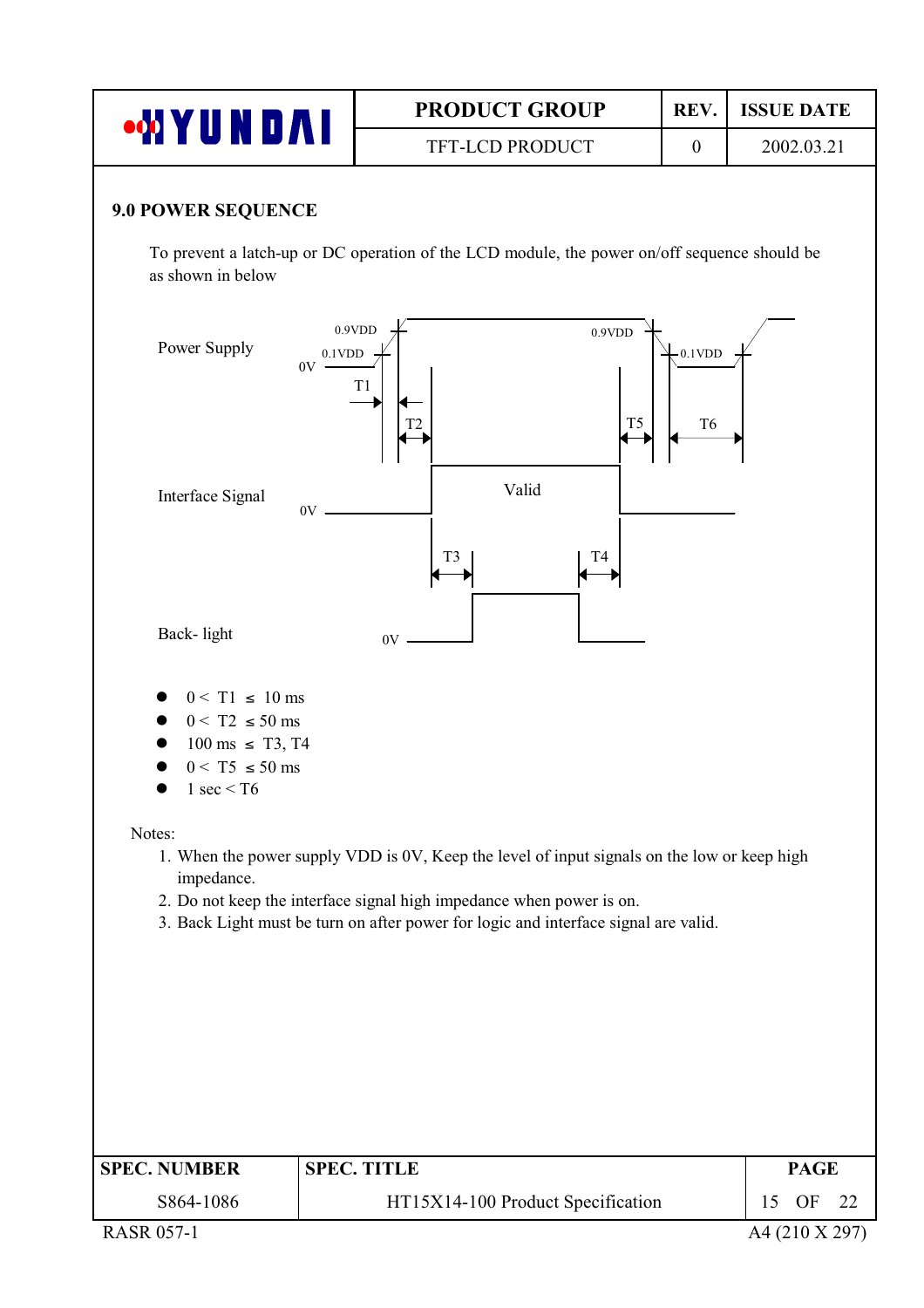| $\cdot$ on $\mathbf{Y}'$<br>Ш<br>IN DAI | <b>PRODUCT GROUP</b>   | REV. | <b>ISSUE DATE</b> |
|-----------------------------------------|------------------------|------|-------------------|
|                                         | <b>TFT-LCD PRODUCT</b> |      | 2002.03.21        |

#### **10.0 MECHANICAL CHARACTERISTICS**

10.1 Dimensional Requirements

FIGURE 6 shown in appendix shows mechanical outlines for the model.

| Parameter           | Specification                     | Unit   |
|---------------------|-----------------------------------|--------|
| Dimensional outline |                                   |        |
| Horizontal          | $331.6 \pm 0.5$                   | mm     |
| Vertical            | $254.7 \pm 0.5$                   | note 1 |
| Thickness           | $12.7 \pm 0.3$                    |        |
| Weight              | 1,250 max.                        | gram   |
| Active area         | $304.128$ (H) $\times$ 228.096(V) | mm     |
| Pixel pitch         | $0.297(H) \times 0.297(V)$        | mm     |
| Number of pixels    | $1024(H) \times 768(V)$           | pixels |

10.2 Mounting

See FIGURE 5 shown in appendix

#### 10.3 Anti-Glare and Polarizer Hardness.

The surface of the LCD has an anti-glare coating to minimize reflection and a coating to reduce scratching.

10.4 Light Leakage

There shall not be visible light from the back-lighting system around the edges of the screen as seen from a distance 50 cm from the screen with an overhead light level of 350lux. The manufacture shall furnish limit samples of the panel showing the light leakage acceptable.

| <b>SPEC. NUMBER</b><br><b>SPEC. TITLE</b> |                                   | <b>PAGE</b> |    |  |
|-------------------------------------------|-----------------------------------|-------------|----|--|
| S864-1086                                 | HT15X14-100 Product Specification | 16          | OF |  |
|                                           |                                   |             |    |  |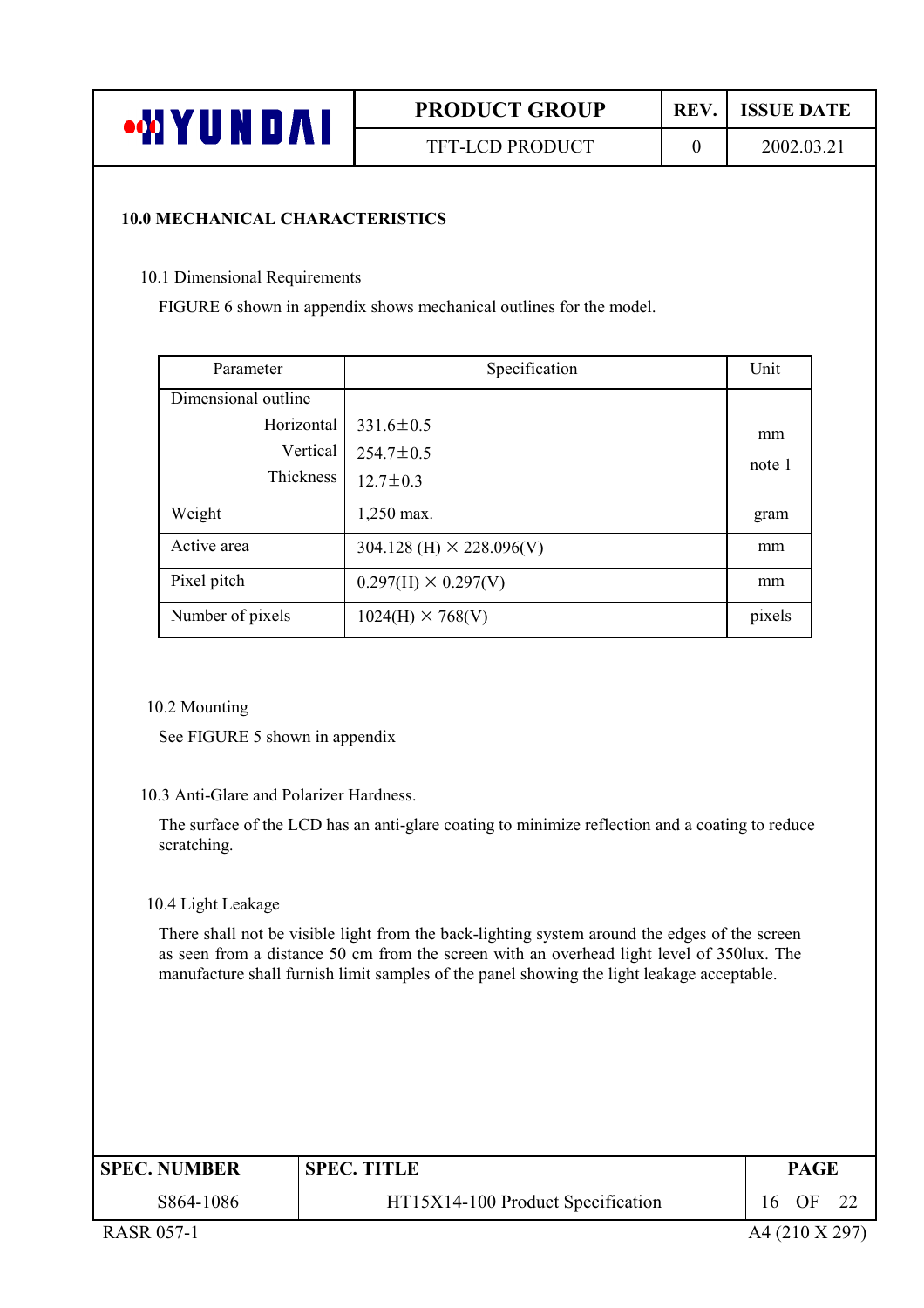

TFT-LCD PRODUCT

#### REV. **ISSUE DATE**

 $\overline{0}$ 

### **11.0 RELIABILITY TEST**

| N <sub>o</sub> | <b>Test Items</b>                                     | Conditions                                                                                                             |                                                     |
|----------------|-------------------------------------------------------|------------------------------------------------------------------------------------------------------------------------|-----------------------------------------------------|
| $\mathbf{1}$   | High temperature storage test                         | Ta = $60 °C$ , 240 hrs                                                                                                 |                                                     |
| $\overline{2}$ | Low temperature storage test                          | Ta = -20 °C, 240 hrs                                                                                                   |                                                     |
| 3              | High temperature & high<br>humidity<br>operation test | Ta = 50 °C, 80 %RH, 240 hrs                                                                                            |                                                     |
| $\overline{4}$ | High temperature operation test                       | Ta = $50 °C$ , 240 hrs                                                                                                 |                                                     |
| 5              | Low temperature operation test                        | Ta = $0^{\circ}$ C, 240 hrs                                                                                            |                                                     |
| 6              | Thermal shock                                         | Ta = -20 °C $\leftrightarrow$ 60 °C (30 min), 100 cycle                                                                |                                                     |
| 7              | Vibration test<br>(non-operating)                     | Frequency : $10 \sim 300$ Hz<br>Gravity/AMP : 1.5G<br>Period<br>$: X, Y, Z$ 30 min                                     |                                                     |
| 8              | Shock test<br>(non-operating)                         | Gravity<br>:150G<br>Pulse width<br>: 6ms, half sine wave                                                               | $\pm X$ , $\pm Y$ , $\pm Z$ Once for each direction |
| 9              | Electrostatic discharge test                          | : $150 \text{ pF}$ , $330\Omega$ , $15 \text{KV}$<br>Air<br>Contact<br>: $150 \text{ pF}$ , $330\Omega$ , $8\text{KV}$ |                                                     |

| <b>SPEC. NUMBER</b> | <b>SPEC. TITLE</b>                | <b>PAGE</b> |  |  |  |
|---------------------|-----------------------------------|-------------|--|--|--|
| S864-1086           | HT15X14-100 Product Specification | OF          |  |  |  |
| _ . _ _ . _ _ .     | . <i>. .</i> _ _ .                |             |  |  |  |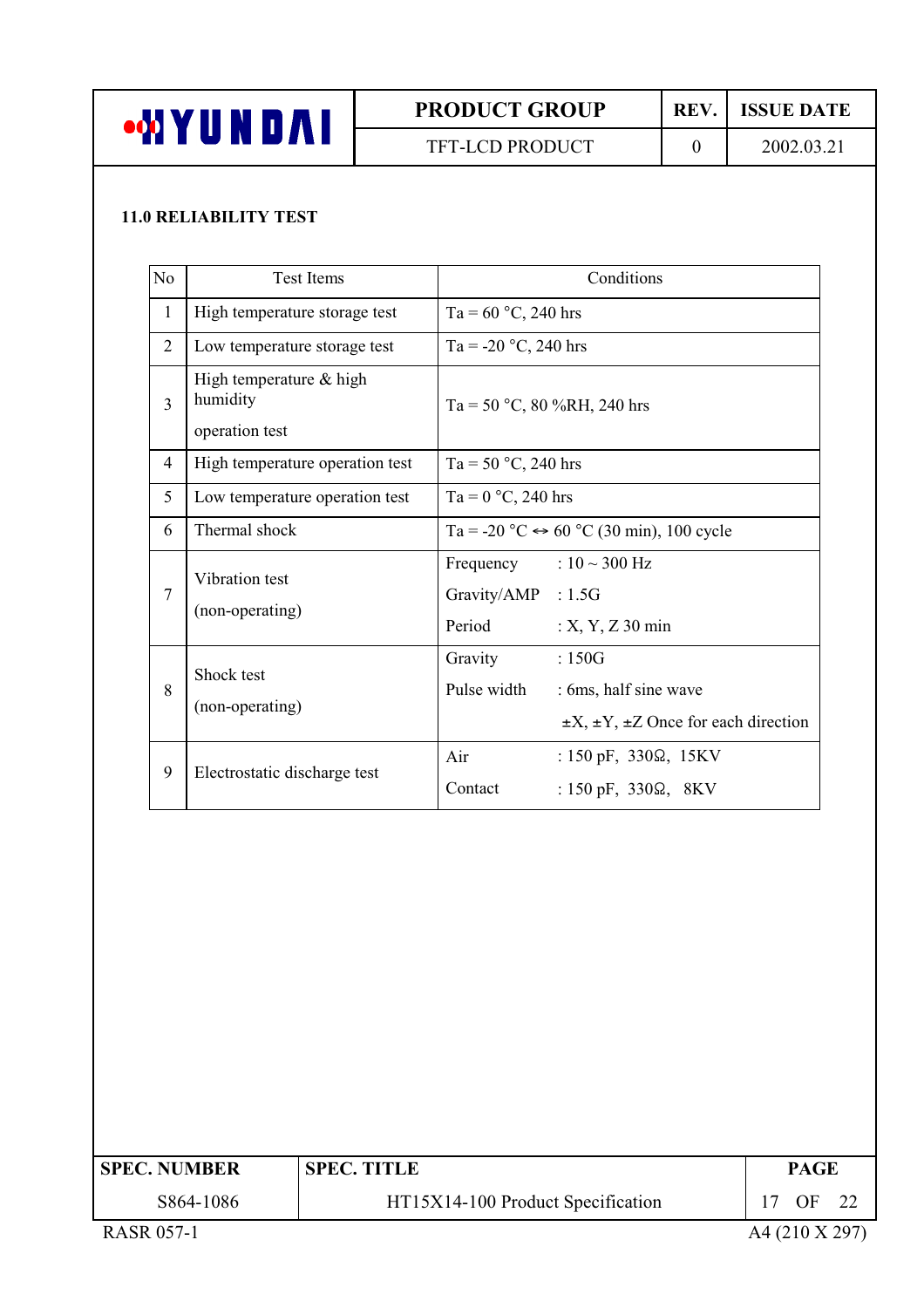| <b>WYUNDAI</b> |  |  |
|----------------|--|--|
|                |  |  |

**TFT-LCD PRODUCT** 

 $\overline{0}$ 

#### **12.0 HANDLING & CAUTIONS**

12.1 Cautions when taking out the module

• Pick the pouch only, when taking out module from a shipping package.

12.2 Cautions for handling the module

- As the electrostatic discharges may break the LCD module, handle the LCD module with care. Peel a protection sheet off from the LCD panel surface as slowly as possible.
- As the LCD panel and backlight element are made from fragile glass material, impulse and pressure to the LCD module should be avoided.
- As the surface of the polarizer is very soft and easily scratched, use a soft dry cloth without chemicals for cleaning.
- Do not pull the interface connector in or out while the LCD module is operating.
- Put the module display side down on a flat horizontal plane.
- Handle connectors and cables with care

12.3 Cautions for the operation

- When the module is operating, do not lose MCLK, DE signals. If any one of these signals were lost, the LCD panel would be damaged.
- Obey the supply voltage sequence. If wrong sequence were applied, the module would be damaged.

12.4 Cautions for the atmosphere

- Dewdrop atmosphere should be avoided.
- Do not store and/or operate the LCD module in a high temperature and/or humidity atmosphere. Storage in an electro-conductive polymer-packing pouch and under relatively low temperature atmosphere is recommended.
- 12.5 Cautions for the module characteristics
	- Do not apply fixed pattern data signal to the LCD module at product aging.
	- Applying fixed pattern for a long time may cause image sticking.

12.6 Other cautions

- Do not disassemble and/or re-assemble LCD module.
- Do not re-adjust variable resistor or switch etc.
- When returning the module for repair or etc, please pack the module not to be broken. We recommend using the original shipping packages.

| <b>SPEC. NUMBER</b><br><b>SPEC. TITLE</b> |                                   | <b>PAGE</b> |    |  |
|-------------------------------------------|-----------------------------------|-------------|----|--|
| S864-1086                                 | HT15X14-100 Product Specification | 18          | OF |  |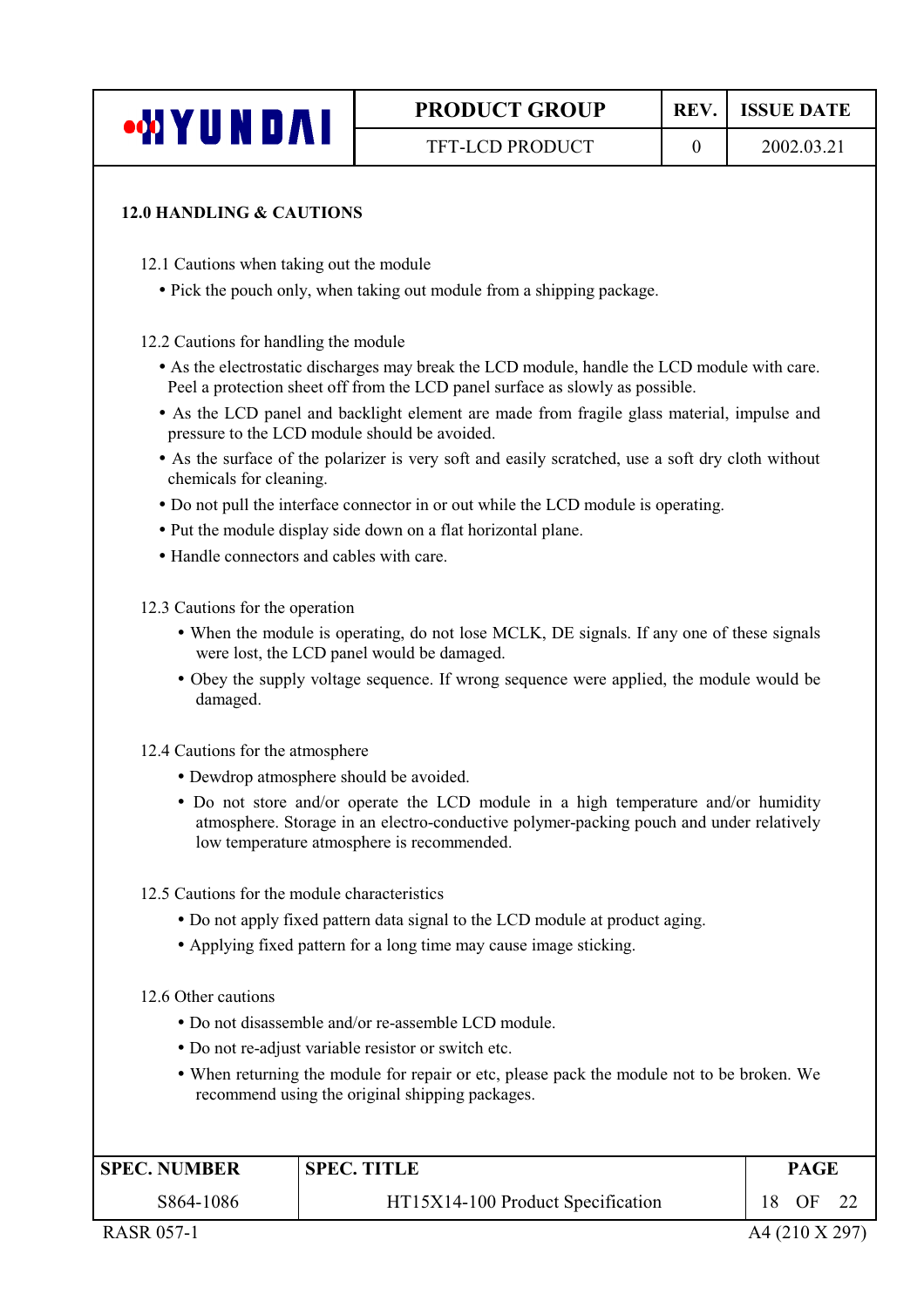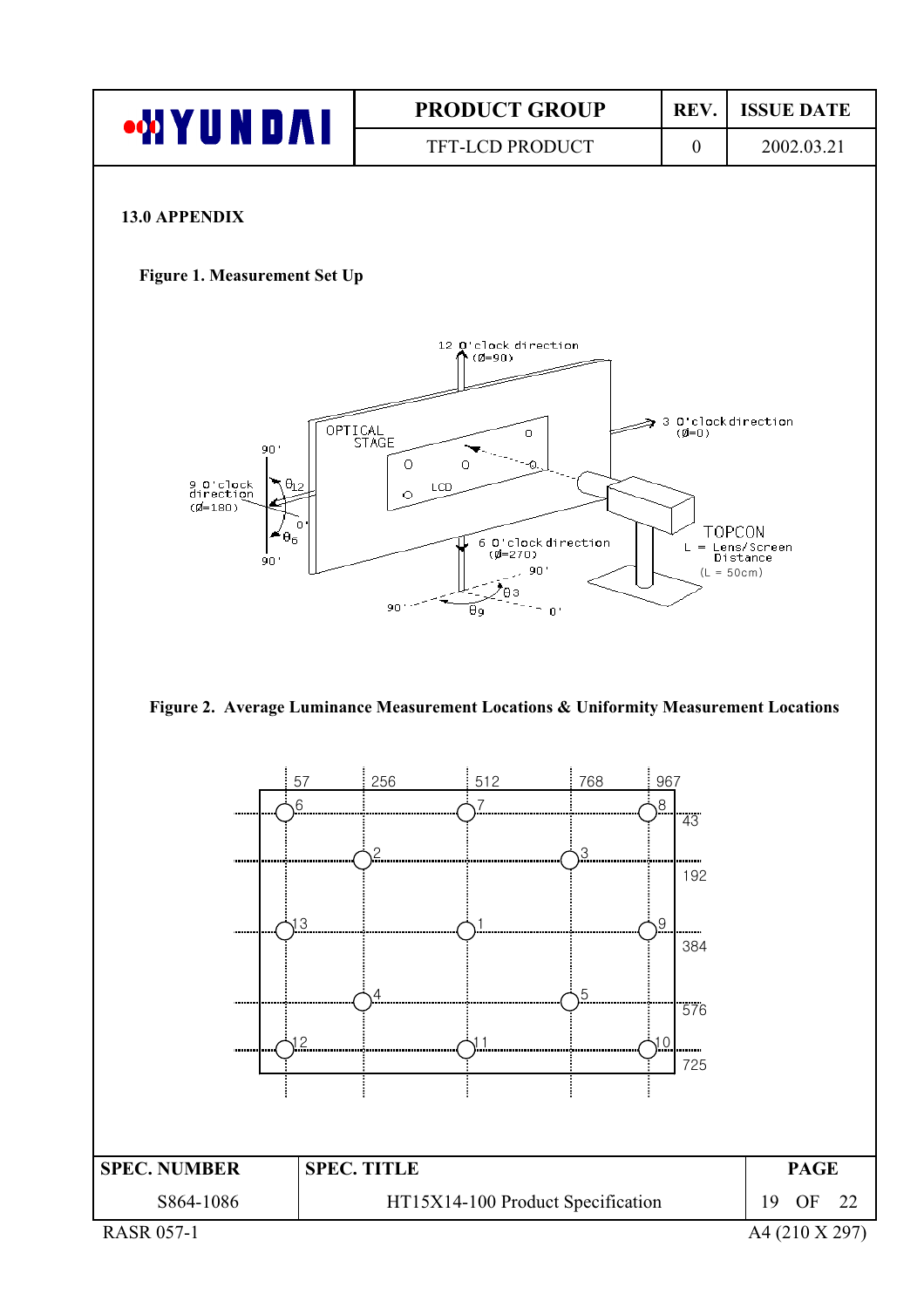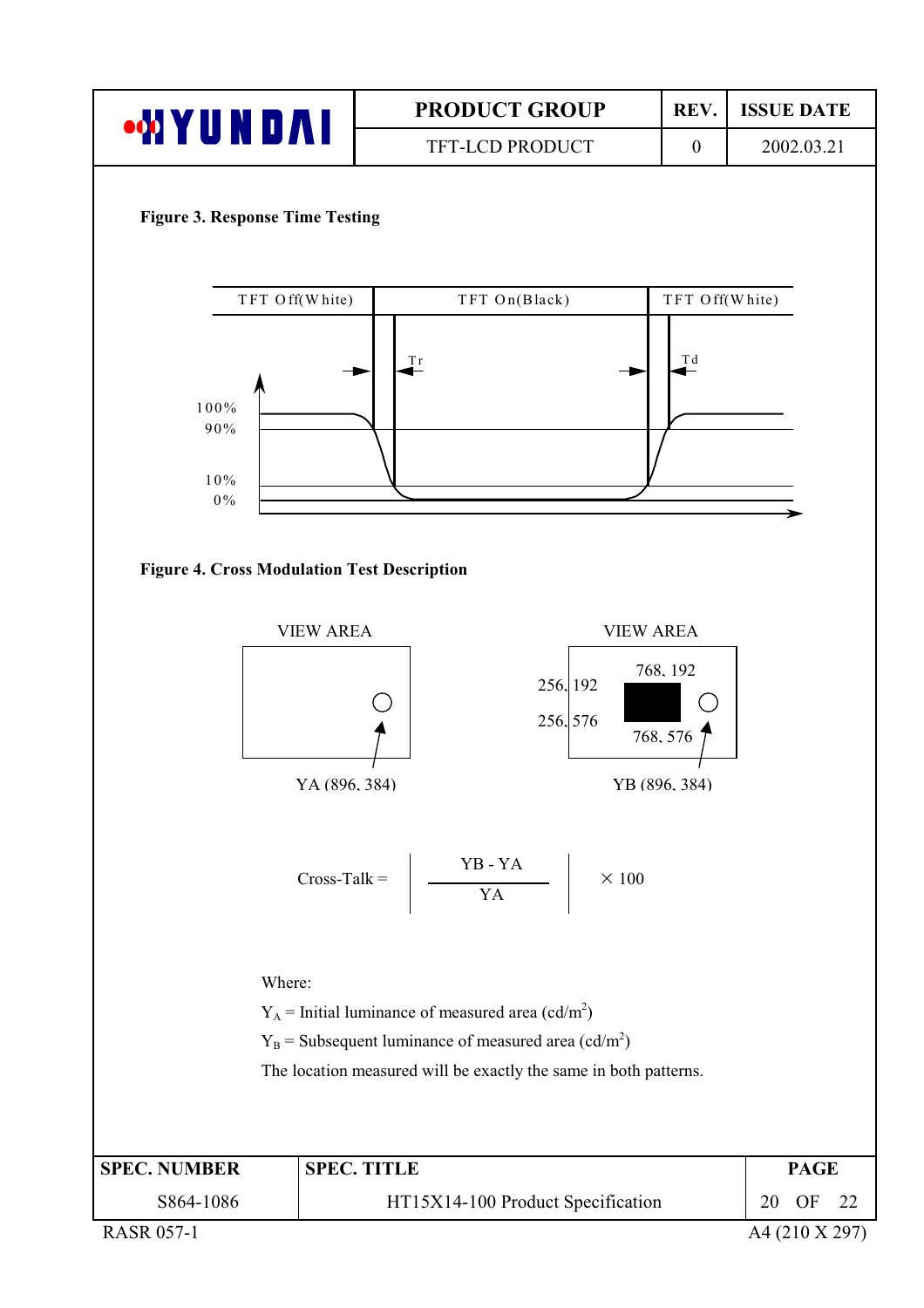

A4 (210 X 297)